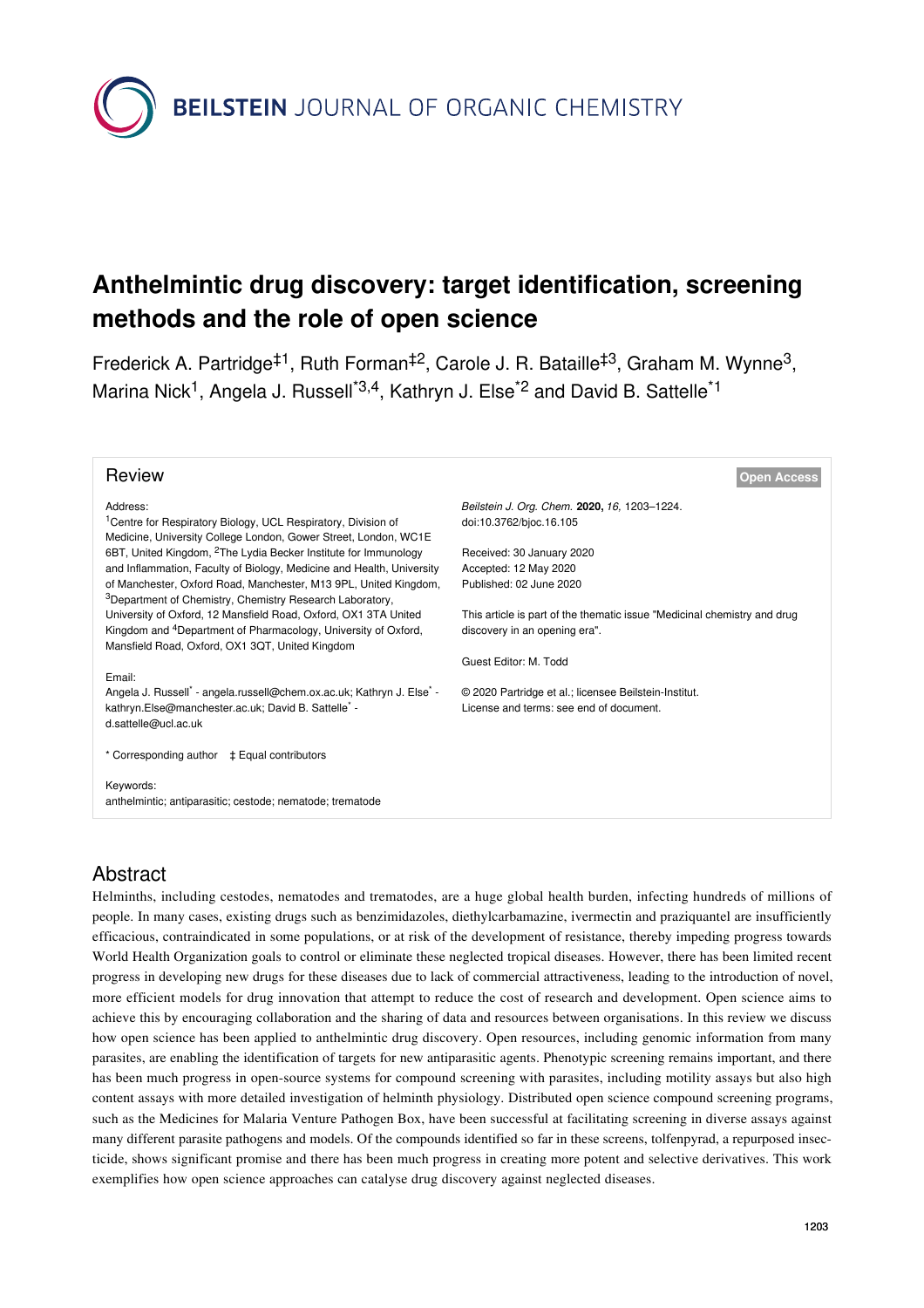# **Review**

#### The need for anthelmintic drug discovery

Anthelmintic drugs is the collective term for the group of drugs which treat infections of animals or humans infected with parasitic worms (helminths). Parasitic worms infect a wide range of species and as such present a major burden on not only human health, but also livestock production and crop production. There are two major phyla of helminths – nematodes (also known as roundworms) and platyhelminths (also known as flatworms). The nematodes include the soil-transmitted human helminths, e.g., *Ascaris lumbricoides*, and the vector transmitted tissue dwelling filarial worms, e.g., *Wuchereria bancrofti* while the platyhelminths include trematodes (also known as flukes) e.g. *Schistosoma mansoni* and cestodes (also known as tapeworms), e.g., *Taenia solium*.

Although the current review focusses on the unmet need in anthelmintic drug discovery to tackle the burden of human helminth infections, infection of livestock with parasitic worms has important animal welfare implications and can result in considerable economic losses to the livestock industry. In industrialised countries most livestock are routinely given anthelmintics to control or prevent infections and it is estimated the number of sheep, goats and cattle treated annually is hundreds of millions [\[1\]](#page-15-3). Treatment of horses, other equids, and companion animals is also a major use of anthelmintics.

Anthelmintic drug discovery has been a continued emphasis in the animal health industry, driven by the spread of resistance to the macrocyclic lactones [\[2\].](#page-15-4) In the past 25 years, three new classes of anthelmintic drugs have reached the market: derquantel, emodepside and monepantel. However, the continuing emergence of anthelmintic resistance combined with less predictable infection patterns due to changes in climate have resulted in a breakdown of control of these parasites [\[3\]](#page-15-5).

Human helminth infections are neglected tropical diseases (NTDs). The most common infections, which we will highlight in this review, are caused by soil transmitted helminths (STHs), schistosomes and lymphatic filarial worms ([Table 1](#page-1-0)). These

<span id="page-1-0"></span>

| Table 1: Prevalence of and morbidity caused by major human helminth infections. DALYs are disability-adjusted life years. |                                                                              |                                 |                           |                                                                                                                                                                                                                                                                                                                                                                                                                                                              |  |  |  |
|---------------------------------------------------------------------------------------------------------------------------|------------------------------------------------------------------------------|---------------------------------|---------------------------|--------------------------------------------------------------------------------------------------------------------------------------------------------------------------------------------------------------------------------------------------------------------------------------------------------------------------------------------------------------------------------------------------------------------------------------------------------------|--|--|--|
| disease                                                                                                                   | main etiologic helminth                                                      | number<br>infected<br>(million) | <b>DALYs</b><br>(million) | morbidity                                                                                                                                                                                                                                                                                                                                                                                                                                                    |  |  |  |
| soil-transmitted helminths                                                                                                |                                                                              |                                 |                           |                                                                                                                                                                                                                                                                                                                                                                                                                                                              |  |  |  |
| ascariasis                                                                                                                | Ascaris<br><i>lumbricoides</i>                                               | 819 [8,9]                       | $1.3$ [5]                 | infections (due in part to size and number of worms)<br>and intestinal blockages (potentially requiring<br>surgery) growth stunting and effects on cognition<br>$[10-12]$ .                                                                                                                                                                                                                                                                                  |  |  |  |
| hookworm                                                                                                                  | Necator americanus:<br>Ancylostoma duodenale                                 | 439 [8,9]                       | 1.7[5]                    | anaemia which can cause complications during<br>pregnancy and post-birth; growth stunting and effects<br>on cognition [13,14].                                                                                                                                                                                                                                                                                                                               |  |  |  |
| trichuriasis                                                                                                              | Trichuris trichiura                                                          | 465 [8,9]                       | $0.3$ [5]                 | inflammatory foci and haemorrhaging,<br>growth stunting and effects on cognition [15-17].                                                                                                                                                                                                                                                                                                                                                                    |  |  |  |
| filarial nematodes                                                                                                        |                                                                              |                                 |                           |                                                                                                                                                                                                                                                                                                                                                                                                                                                              |  |  |  |
| lymphatic<br>filariasis                                                                                                   | Wuchereria bancroft:<br>Brugia malayi                                        | 120 [18]                        | $1.2$ [5]                 | lymphedema (elephantiasis), hydrocele, renal<br>pathology manifesting as chyluria, and acute<br>dermatolymphangioadenitis causing regular fevers.                                                                                                                                                                                                                                                                                                            |  |  |  |
| onchocerciasis                                                                                                            | Onchocerca volvulus                                                          | 20 [19]                         | $1.0$ [5]                 | itching, skin inflammation and visual impairment or<br>blindness                                                                                                                                                                                                                                                                                                                                                                                             |  |  |  |
| platyhelminth trematodes                                                                                                  |                                                                              |                                 |                           |                                                                                                                                                                                                                                                                                                                                                                                                                                                              |  |  |  |
| schistosomiasis                                                                                                           | Schistosoma<br>haematobium.<br>Schistosoma mansoni.<br>Schistosoma japonicum | Over 250<br>[20]                | $1.9$ [5]                 | acute infection: myalgia, abdominal pain in the right<br>upper quadrant, diarrhoea, fatigue, malaise, fever,<br>chronic infection: reactions against eggs trapped in<br>host tissues lead to inflammatory and obstructive<br>symptoms; the tissues and organs affected depend<br>on the Schistosoma spp.<br>schistosomiasis is also associated with<br>undernutrition, exercise intolerance, diarrhoea<br>(sometimes bloody), chronic pain and anaemia [20]. |  |  |  |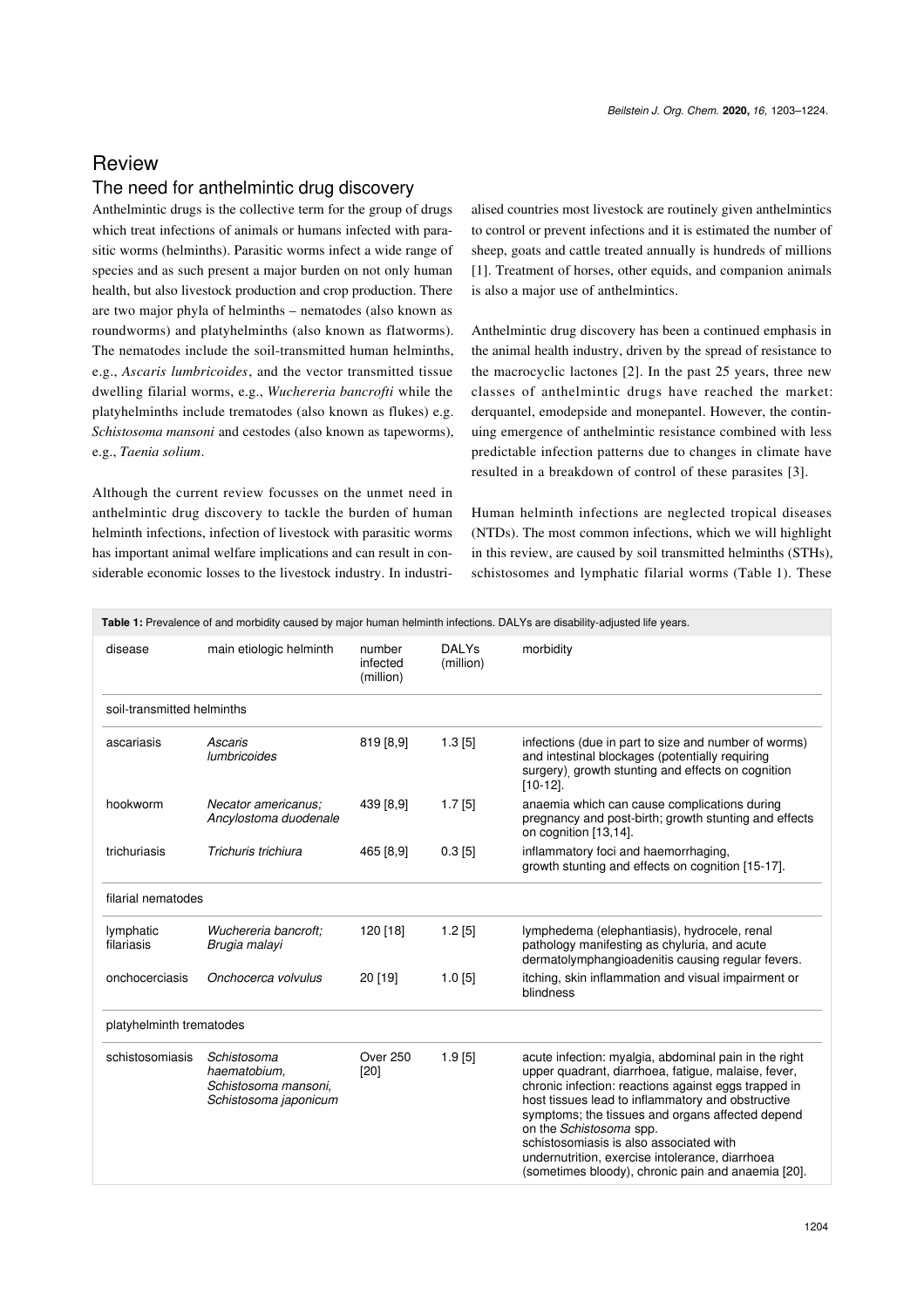infections are largely confined to rural, impoverished areas in tropical and subtropical regions of the developing world and co-infections with several different helminths are common [\[4\]](#page-15-6). In general, helminth infections are associated with morbidity (see [Table 1](#page-1-0)) rather than mortality and high-intensity infections are associated with increased morbidity. Combined, they represent a massive global burden estimated at 6.4 million disabilityadjusted life years (DALYs) [\[5\]](#page-15-1) with life-long implications as they limit the educational prospects of children and reduce worker productivity [\[6,7\]](#page-15-7). Thus, they effectively trap whole countries in poverty.

#### Current anthelmintics – STHs

Helminth infections are predominantly located in unseen, rural areas of low income countries; thus despite their prevalence they have been coined the "forgotten diseases of forgotten people" [\[21\].](#page-16-5) It is perhaps not a surprise, therefore, that almost all the drugs available for human treatment were initially developed as veterinary medicines.

Effective and safe anthelmintic drugs can reduce prevalence, intensity and morbidity associated with STHs. Two main strategies for delivery exist: the management of diagnosed patients and preventative chemotherapy, which relies on mass scale administration of a single dose treatment to undiagnosed individuals; otherwise known as mass drug administration (MDA) [\[22-24\].](#page-16-6) MDA programs are the cornerstone control strategy for these infections and usually target treatment to pre-school or school-attending children.

Currently, the World Health Organization (WHO) recommends annual or biannual (where baseline prevalence is over 50%) intervention with the anthelmintics albendazole (ALB, **1**) or mebendazole (MEB, **2**), to treat STHs [\[25,26\].](#page-16-7) While achieving cure rates approaching 100% for Ascaris, these drugs, when used as single dose monotherapies, are less effective against hookworm [\[27,28\]](#page-17-0) and have shockingly poor cure and egg reduction rates against *T. trichiura* [\[29\]](#page-17-1). (It is important to note that these drugs do have much better efficacy when administered as a course of treatment. However, given the practicalities and huge scale of mass drug administration programs, single dose efficacy is the benchmark for MDA.) As a result, single dose combination therapies, for example, with the tetrahydropyrimidines pyrantel pamoate (PYP, **3**) and oxantel pamoate (OXP, **4**) have been advocated over recent years with some success [\(Table 2](#page-3-0), [Figure 1](#page-3-1)) [\[30\]](#page-17-2).

Unfortunately, drug resistance against benzimidazoles **1** and **2** and other anthelmintics have been detected in veterinary parasites, with mutations in the beta-tubulin gene [\[31,32\]](#page-17-3). To date there is limited evidence of resistance to benzimidazoles in

human STHs [\[33\],](#page-17-4) although benzimidazole resistance alleles have been found with increased frequency following anthelmintic treatment [\[34,35\].](#page-17-5) However, as the use of these anthelmintics has increased in the past decade, thanks to the donation of millions of doses of these drugs to enable mass drug administration, the selective drug pressure on the STHs has increased. This could trigger the emergence of drug resistance [\[36\].](#page-17-6) Additionally, the terrestrial stage of STHs can survive as eggs in the soil for several months (*A. lumbricoides* and *T. trichiura*) and larvae several weeks (hookworms), dependent on prevailing environmental conditions [\[37\]](#page-17-7). This environmental pool of the infectious lifecycle stage makes even those individuals successfully treated by MDA schemes at risk of reinfection [\[38\]](#page-17-8). It has therefore been proposed that, as well as targeting improvements in sanitation to tackle this issue, an environmentally-acting, egg-targeting agent could play a complementary role to help break transmission [\[39\].](#page-17-9) The WHO has set a global target to eliminate morbidity due to soil-transmitted helminth disease in children by 2020 through the regular treatment of at least 75% of the children in endemic areas (an estimated total number of 873 million) [\[40\].](#page-17-10) It looks unlikely that this target will be met, thus the development of new potent anthelmintic drugs that act via novel mechanisms of action are urgently needed.

### Current anthelmintics – schistosomiasis

Praziquantel (PZQ, **5**), an *N*-acylated tetrahydroisoquinolinepiperazinone derivative has been the basis of schistosomiasis treatment for over 30 years [\[20\]](#page-16-4). PZQ is currently administered as a racemic mixture [\(Figure 1](#page-3-1)), despite the (*R*)-enantiomer being the biologically active form [\[41\].](#page-17-11) As will be discussed later in this review, there has been success in producing the active species in enantiomerically pure form. A clinical trial examining the bioavailability of orally dispersible tablets of levo-praziquantel has been completed [\[42\]](#page-17-12), and a Phase III trial evaluating safety and efficacy is underway (NCT03845140).

Oral PZQ is safe and efficacious against adult worms of all *Schistosoma* spp., although only very recently have indications of its mechanism of action been advanced [\[43\].](#page-17-13) PZQ is the foundation of the global community-based schistosomiasis control programmes which use MDA, to reduce morbidity. A meta-analysis showed that the WHO-recommended dose of PZQ (40 mg/kg) achieved cure rates (CR) of between 76–95% for different *Schistosoma* species and 63.5% for mixed *S. haematobium* and *S. mansoni* infections and mean egg reduction rates (ERR) between 86–95% [\[44\]](#page-17-14).

However, although PZQ is safe and efficacious against adult worms, it is only given once, and as the drug does not act against the migrating schistosomula stage of the parasite, if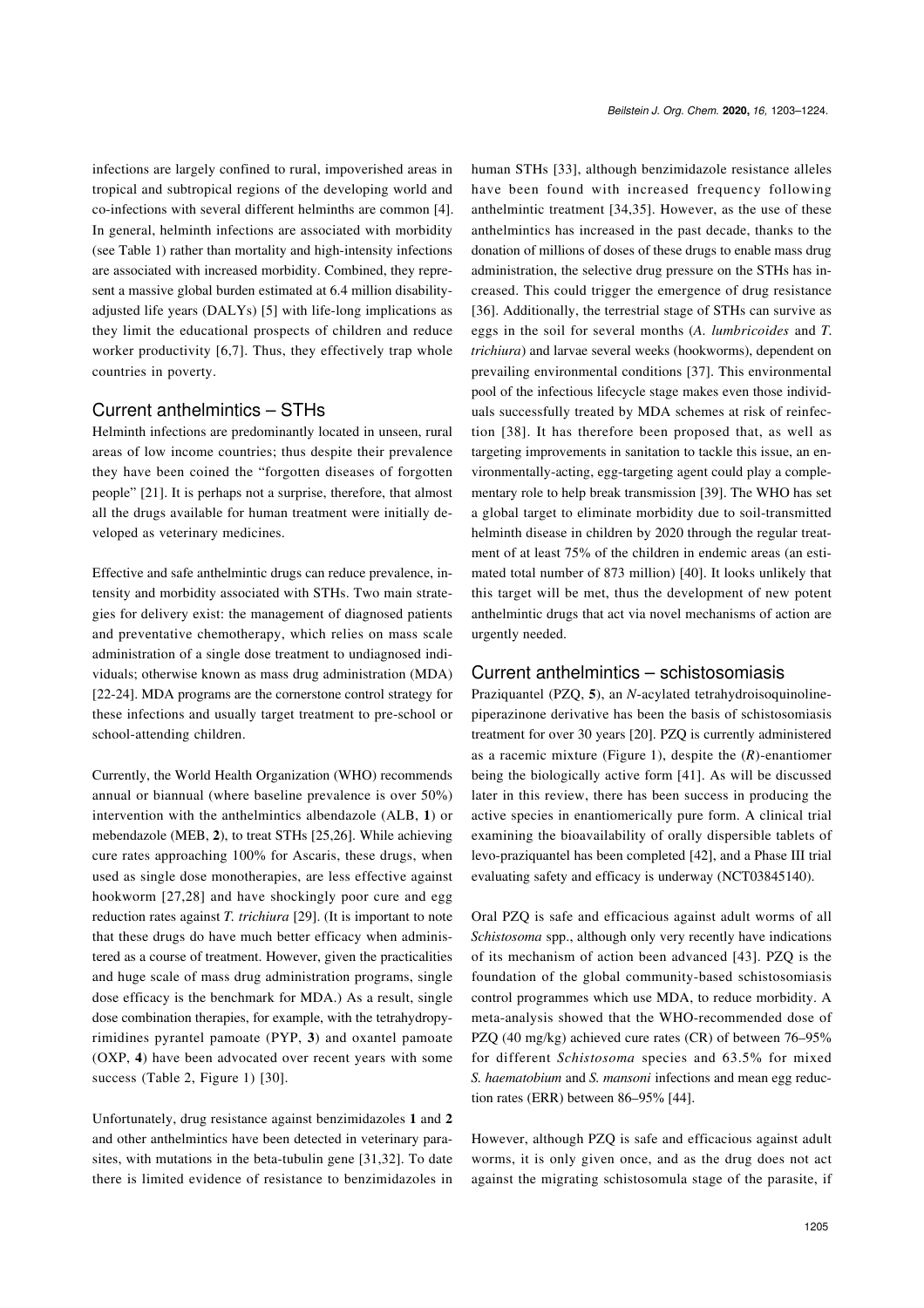<span id="page-3-1"></span>

**Figure 1:** Structures of some current front-line anthelmintics discussed in this review. \*Denotes the stereogenic centre: praziquantel is administered as a racemic mixture.

<span id="page-3-0"></span>Table 2: Drug combinations show increased single-dose cure rates for soil-transmitted helminths. CR: cure rate – the proportion of infected individuals who become negative when tested after treatment with the indicated drug(s). ERR: egg reduction rate – the reduction in egg count after treatment expressed as a proportion of the egg count before treatment. Data from [\[30\]](#page-17-2).

|                                                 | MEB(1) |      | ALB(2) |            | $ALB(2) + PYP(3) +$<br>OXP(4) |            | $MEB(1) + PYP(3)$<br>$+$ OXP $(4)$ |       |
|-------------------------------------------------|--------|------|--------|------------|-------------------------------|------------|------------------------------------|-------|
|                                                 | СR     | ERR  | СR     | <b>ERR</b> | СR                            | <b>ERR</b> | CR                                 | ERR   |
| Ascaris lumbricoides                            | 96.8   | 99.5 | 96.5   | 99.7       | 90.4                          | 98.3       | 100.0                              | 100.0 |
| Necator americanus and Ancylostoma<br>duodenale | 41.6   | 65.1 | 78.5   | 92.1       | 92.8                          | 96.7       | 84.7                               | 93.4  |
| Trichuris trichiura                             | 44.4   | 80.7 | 32.1   | 64.3       | 84.2                          | 92.7       | 75.2                               | 90.7  |

these larvae are present a new infection will arise. Moreover, PZQ does not prevent re-infection and therefore transmission can rapidly re-establish from just a few infected patients who can contaminate the aquatic environment.

Additionally, the emergence of drug resistance is a concern with some reports of infections that respond poorly to PZQ in areas

where there has historically been heavy use of the drug [\[45\]](#page-17-15). However, as is the case for benzimidazoles, there is no clear confirmation that clinically relevant praziquantel resistance has developed [\[46\]](#page-17-16). Nevertheless, there is a widespread concern of the risk associated with relying on a single drug, particularly as MDA is being further scaled up, with hundreds of millions of doses of praziquantel being donated every year [\[20\]](#page-16-4). Another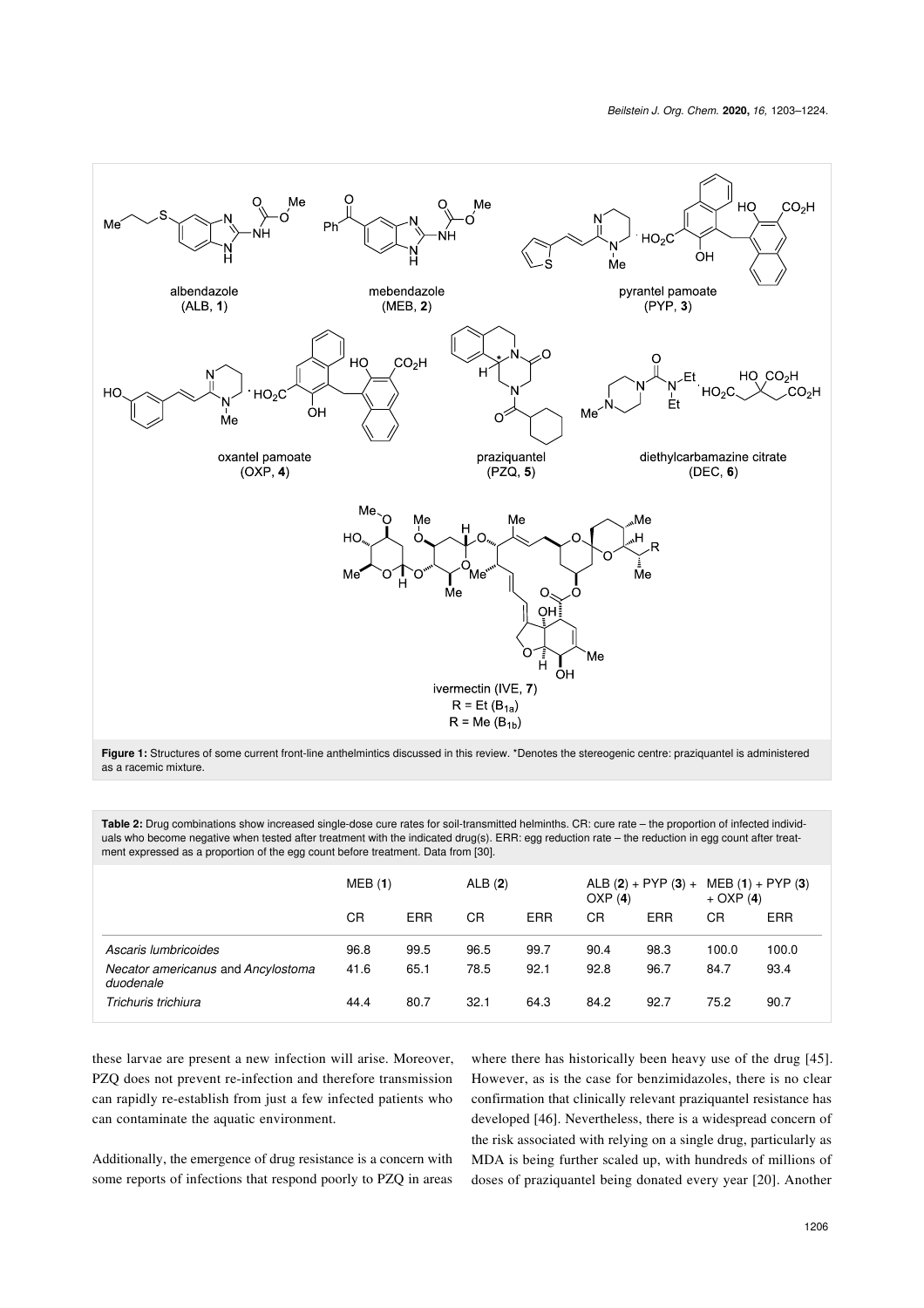unknown influence in the future of schistosomiasis treatment is the effect which climate change may have on aquatic environments (and the intermediate freshwater snail host *Biomphalaria glabrata)* and therefore on the distribution of water-borne diseases like schistosomiasis [\[47\]](#page-17-17).

Similarly to the STHs, the WHO 2020 target for schistosomiasis is morbidity control by reducing the prevalence of heavyintensity infections to less than 5% amongst school age children. However, whilst these guidelines look likely to be met in lower prevalence regions based on the current WHO MDA guidelines there is a low likelihood that these goals will be achievable in high-prevalence regions where the transmission potential is greater [\[48\]](#page-17-18).

# Current anthelmintics – lymphatic filariasis

Lymphatic filariasis (LF) treatment has been overseen through the WHO Global Program to Eliminate Lymphatic Filariasis (GPELF) which was launched in 2000. To achieve the WHO goal of the elimination of LF as a public health problem, the GPELF has a two-pronged approach involving not only preventative chemotherapy through MDA to treat the at-risk population, thereby interrupting transmission, but also management of disease morbidity.

By 2018, the GPELF had delivered over seven billion treatments to more than 910 million people [\[49\].](#page-17-19) Fourteen countries have eliminated LF as a public health problem, and a further ten countries have been able to stop MDA due to progress in controlling the infection.

MDA for LF involves combinations of three anthelmintics – albendazole (ALB, **1**), diethylcarbamazine citrate (DEC, **6**), ivermectin (IVE, 7, administered as a mixture of  $B_{1a}$  and  $B_{1b}$ ). A recent trial found that a single dose of the triple therapy (IVE + DEC + ALB) was able to clear *W. bancrofti* microfilariae from the blood for three years in almost all treated individuals, and this was superior to a single dose of two drug therapy (DEC + ALB) and non-inferior to three annual doses of the two drug therapy [\[50\].](#page-17-20) This trial also provided evidence that, in addition to clearance of microfilariae, both double and triple drug therapies have partial macrofilaricidal effects, as measured by reduction in circulating filarial antigen levels. A second trial also found that a single dose of the three drug  $(IVE + DEC + ALB)$ therapy had a greater ability to reduce *W. bancrofti* microfilariae for 24 months after treatment, compared to annual dosing of two drug (IVE + ALB) therapy [\[51\],](#page-17-21) although microfilarial clearance was not sustained in the treatment population, likely due to reinfection. Importantly, this study also found greater inactivation of adult worm nests (clusters of active adult worms in the lymphatic tissue) in the IVE +  $DEC + ALB$  group, demonstrating the macrofilaricidal effect of this treatment combination.

These studies and others have led to WHO recommending triple therapy  $(IVE + DEC + ALB)$  for MDA in countries without endemic onchocerciasis or loiasis [\[52\]](#page-17-22). Implementation of triple therapy MDA has significant promise for elimination of LF in many countries.

Unfortunately, in countries where onchocerciasis is endemic, DEC (**5**) is contraindicated and achieving a cure is particularly problematic in areas where additionally *Loa loa* is co-endemic and the use of IVE (**7**) is therefore contraindicated. In these circumstances, which apply to some African countries, annual dual therapy  $(IVE + ALB)$  or biannual ALB monotherapy are used for MDA as appropriate. Thus, alternative anthelmintics are needed, ideally compounds which can achieve macrofilaricidal (i.e. curative) efficacy but which are safe in regions with onchocerciasis and loiasis.

To this end there has been significant investment into anti-*Wolbachia* treatments. These treatments target the bacterial symbiont *Wolbachia* which is essential for development, growth and survival of many filarial parasites. Targeting of *Wolbachia* with antibiotics has been shown to have curative efficacy against lymphatic filariasis [\[53\]](#page-17-23) and importantly is safe to administer in *L. loa* co-endemic regions [\[54\].](#page-17-24) However, currently available effective antibiotics are unsuitable for public health MDA strategies due to contraindications and treatment duration and therefore novel compounds are required.

#### Current anthelmintics – onchocerciasis

Onchocerciasis (river blindness) is caused by infection by *Onchocerca volvulus.* There have been great efforts, beginning in the 1970s, to reduce the burden of this disease, first by control of the insect vector, and later by MDA of donated ivermectin. In 2018, over 150 million people in affected areas received ivermectin [\[55\]](#page-17-25). This macrocyclic lactone is an effective microfilaricide but does not kill the adult nematodes. Ivermectin must therefore be administered annually or twice-annually for many years to eliminate the parasite in the population. Progress has been impressive: onchocerciasis has been largely controlled as a public health problem in most of Africa [\[56\]](#page-17-26), and four countries in the Americas – Columbia, Ecuador, Guatemala and Mexico – have achieved elimination of the parasite [\[57,58\].](#page-17-27)

There has also been success in attempts to improve MDA for onchocerciasis by repurposing drugs from veterinary medicine. It has recently been shown in a Phase III trial that moxidectin is superior to ivermectin at reducing microfilarial density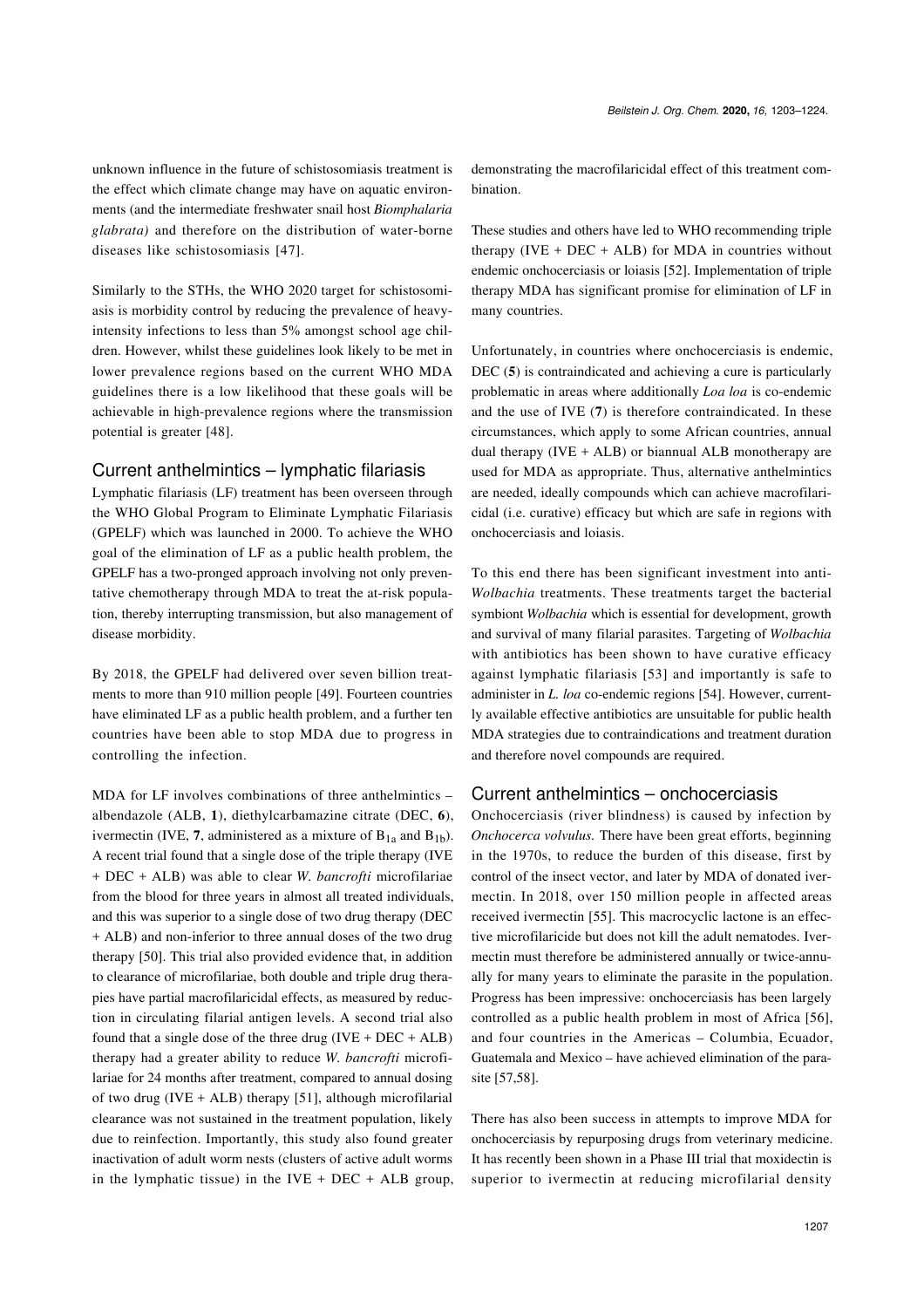12 months after a single dose [\[59\]](#page-17-28). This greater duration of action would be expected to reduce parasite transmission between annual rounds of MDA, accelerating progress towards elimination. Emodepside is another veterinary drug that is very promising for repurposing. It has shown activity in pre-clinical models of a variety of human helminth pathogens and is being pursued for treatment of onchocerciasis under an agreement between Bayer and the Drugs for Neglected Diseases Initiative [\[60\]](#page-17-29). Phase I safety trials have been completed (NCT03383614).

The management and control of the STHs, schistosomes and filarial parasites relies primarily on chemotherapy and education. Whilst vaccines are being developed for roundworms and whipworms, the development is still at the pre-clinical stage [\[61-65\]](#page-17-30). A hookworm vaccine is at a more advanced stage of development [\[66\]](#page-18-0) and a schistosomiasis vaccine is in a clinical Phase III trial [\[67\],](#page-18-1) however, no vaccines are currently in use in the field.

The current anthelmintic pipeline and the drug discovery landscape for parasitic helminth infections is sparse. This contrasts with the situation for malaria and kinetoplastid infections, where efforts, particularly by the Drug for Neglected Diseases Initiative and Medicines for Malaria Venture, in partnership with various pharmaceutical companies, are now paying off with an improved pipeline of drug development and the approval of tafenoquine (**11**) and fexinadole (**10**) [\[68,69\]](#page-18-2). With increasing concerns over the potential emergence of resistance to currently deployed anthelmintics, the possibility of climate change altering the distribution of these parasites, coupled with the inability of the currently available chemotherapies to impact parasite transmission and the poor efficacies of some of these drugs, e.g. against *Trichuriasis*, the need for new approaches to anthelmintic development is pressing. Additionally, the majority of anthelmintics are limited by their poor cross-phyla activity, e.g., praziquantel (PZQ, **5**) has efficacy against trematodes and cestodes but not nematodes. Only the benzimidazoles **1** and **2** show some broader effects but are much more active against nematodes than against cestodes or trematodes [\[70\]](#page-18-3). Ideally an anthelmintic with broad activity against different helminth infections would be desirable, although this may be too much to hope for given the evolutionary distance between the different target phyla.

As it stands, the WHO roadmap on NTDs, which set out a comprehensive plan for the control, elimination and eradication of NTDs, looks unlikely to deliver the desired outcomes by 2020. As the NTD 2030 roadmap is being rolled out there is an urgent need for novel anthelmintics to enable eradication of these diseases of poverty.

# Application of open science to anthelmintic development

Commercial incentives for anthelmintic development Despite the important need for new drugs and other control solutions for human helminth infection, these indications have been largely ignored by the pharmaceutical industry, presumably for commercial reasons. Indeed, no new chemical entities were approved between 2000 and 2011 [\[71,72\]](#page-18-4). Since then only moxidectin (**8**, 2018) and triclabendazole (**9**, 2019) have been approved. The major drugs used for control of human helminth infections have been in clinical use for many years: ivermectin (**7**, FDA approval in 1996), mebendazole (**2**, 1974), albendazole (**1**, 1996), praziquantel (**5**, 1982), diethylcarbamazine (**6**, 1950). The scarcity of new drugs reflects the limited economic incentive to spur commercial investment in neglected tropical diseases such as human helminth infection.

Efforts have been made to promote such investments. The FDA Tropical Disease Priority Review Voucher Program aims to create a commercial incentive to develop new drugs for otherwise neglected diseases [\[73,74\]](#page-18-5). Organisations that have an eligible drug successfully approved receive a transferrable voucher for a further priority review that has substantial value. In recent years two anthelmintic drugs have received the support of this program: moxidectin (**8**) showing superiority to ivermectin (**7**) for onchocerciasis [\[59\],](#page-17-28) and triclabendazole (**9**) approved for fascioliasis, although both drugs were originally developed for veterinary indications and triclabendazole (**9**) was used for the treatment of fascioliasis for many years before FDA approval associated with the voucher program [\(Figure 2](#page-6-0)).

Public-private partnerships (PPPs), which typically bring together diverse organisations such as pharmaceutical companies, governments and charitable organisations are now proving successful at bringing drugs through to approval for neglected tropical diseases. For example, fexinidazole (**10**) was developed by the non-profit Drugs for Neglected Disease Initiative, in partnership with Sanofi, the Swiss Tropical and Public Health Institute, and other organisations. It has now been approved as the first all-oral treatment for all stages of human African trypanosomiasis [\[69,75\].](#page-18-6) A partnership between Medicines for Malaria Venture and GSK developed tafenoquine (**11**), which is effective as a single-dose treatment for the radical cure of *Plasmodium vivax* malaria [\[68\]](#page-18-2). While neither of these examples is for helminth infection, they show that these organisational models can be successful at bringing new molecules through to clinical practice. At an earlier stage of development, the anti-*Wolbachia* (A·WOL) consortium, a partnership including the Liverpool School of Tropical Medicine and AbbVie discovered ABBV-4083 (**12**), an antibiotic effective in preclinical models as a macrofilaricide by acting on the *Wolbachia*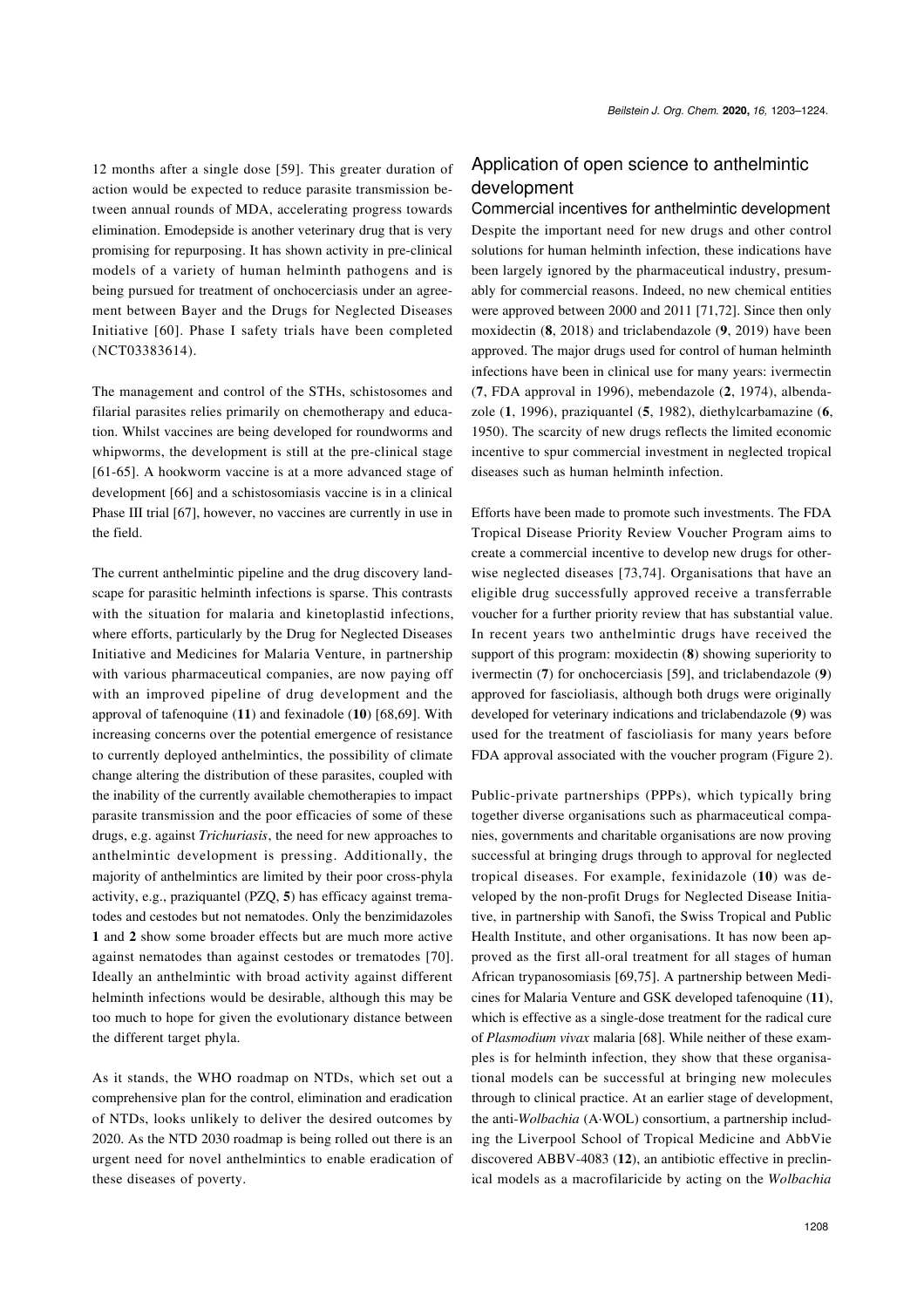<span id="page-6-0"></span>

veloped through public–private-partnership (PPP) initiatives. \*Denotes the stereogenic centre: tafenoquine (**11**) is administered as a racemic mixture.

bacterial endosymbiont [\[76\]](#page-18-7) ([Figure 2](#page-6-0)). WIPO Re:Search is another public–private partnership that facilitates work in neglected tropical diseases by bringing together intellectual property, expertise, facilities and funding from pharmaceutical companies, universities, and non-profit organisations. The number and breadth of projects, including many in the area of helminthiasis, that have been facilitated by this organisation since it was founded in 2011 is impressive [\[77\]](#page-18-8).

Open science: an efficient model for drug innovation An alternative way to promote anthelmintic drug discovery is to reduce the cost, by introducing research strategies that make

drug innovation more efficient [\[72\]](#page-18-9). Open source drug discovery is a model that seeks to completely open up the research process [\[78\].](#page-18-10) This has several radical advantages that challenge traditional drug discovery. Secrecy and the hoarding of data in silos, such as individual research groups waiting for publication of their data, stifle our ability to access the best ideas. Openness can create communities that collaborate and attract new expertise when needed or serendipitously create new directions as different people from around the world and different fields bring fresh insights. Timely sharing of data speeds up research and avoids inadvertent repetition of effort. The wider drug discovery community is gradually adapting to these types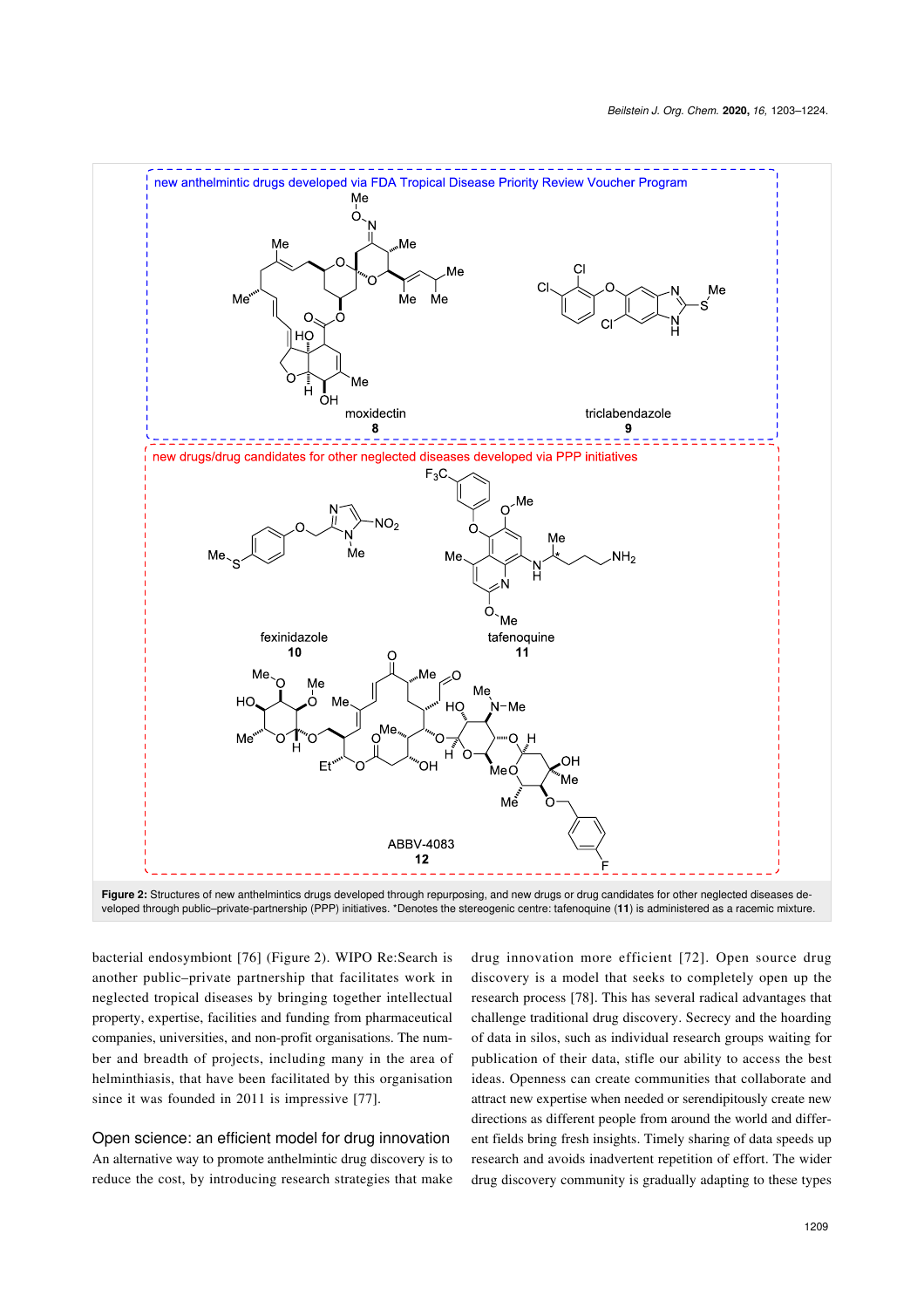of challenges, with notable examples being ChEMBL (European Molecular Biology Laboratory) and PubChem (NIH). Both focus on characterising drug-like molecules and providing information to the public domain. The former is a manually curated database of bioactive molecules, which aims to bring together chemical, bioactivity and genomic data to aid the translation of genomic information into effective new drugs [\[79\]](#page-18-11). The latter is an open database for researchers to upload scientific data, including biological results, so that others may use it [\[80\].](#page-18-12)

Perhaps the biggest example of open source drug discovery in its pure form is the Open Source Malaria project [\[81,82\].](#page-18-13) This is a platform for malaria-related research, with an emphasis on drug development. At the heart of this project are the completely open online electronic lab notebooks, that immediately share all work being done on the various strands of research of the project. Results are shared and publicly discussed, and priorities set on the Github issues page of the project. Importantly, anyone is free to jump in with suggestions, and indeed the Open Source Malaria Project has been successful at receiving highquality contributions, from a wide range of sources. A highlight of this work has been the detailed exploration of an arylpyrrole antimalarial series [\[82\]](#page-18-14). We are not aware of a similar real-time, fully open source effort being applied to anthelmintic discovery, but this would be an exciting prospect for the field. However, researchers have been freely releasing open tools useful for drug discovery, openly describing their compound screening efforts, and participating in distributed open library screening projects such as the Medicines for Malaria Venture Pathogen Box. The point has recently been made by Tim Geary and colleagues that millions of compounds have been screened in industrial and academic labs on isolated helminths, but that the rate of drug discovery has been very low, so efforts must be made to enhance cooperation among the various groups pursuing this strategy [\[83\].](#page-18-15) They go on to suggest that sharing of both positive and negative screening data via online databases is a priority to focus attention on the most promising compounds and to reduce the redundancy of effort. Such a collaborative data-sharing structure must be a priority for the field.

# *C. elegans:* a model organism for parasitology and an exemplar of an open community

#### *C. elegans* as a model nematode

*Caenorhabditis elegans* (*C. elegans*) is a non-parasitic nematode worm that is found worldwide and was selected by Sydney Brenner as a genetic model organism for biological research with strong potential to contribute to our understanding of developmental biology and neurobiology [\[84\].](#page-18-16) In 1998 it became the first complex eukaryote to have its genome sequenced

[\[85\]](#page-18-17). *C. elegans* occurs as hermaphrodites and males and its capacity for hermaphroditic reproduction (selfing) facilitates the long-term maintenance of genetic strains. The capacity to freeze and store strains in glycerol adds to its utility. The transparency of the worm facilitates studies on the development, and *C. elegans* remains the only complex organism for which the entire cell lineage has been described [\[86\]](#page-18-18). For this pioneering work, Brenner, Horvitz and Sulston were awarded the 2002 Nobel Prize in Physiology/Medicine. The nervous system, which makes up 358 of the hermaphrodite's 959 somatic cells, is the only one for which a complete wiring diagram is known [\[87\]](#page-18-19), facilitating studies on neural signalling and nervous and neuromuscular disorders [\[88\]](#page-18-20) as well as research in understanding the anthelmintic drug action [\[89,90\]](#page-18-21).

To grow and maintain *C. elegans* in the laboratory is relatively straightforward. Their small size (1 mm in length as adults) means ease of storage. Their rapid life cycle (approximately 3 days from egg to adult), and short lifespan (approximately 2–3 weeks) when fed on a diet of *E. coli* facilitates genetic studies. Forward and reverse genetics are pursued conveniently in *C. elegans*. A rich diversity of mutants is available via the Caenorhabditis Genetics Centre [\[91\]](#page-18-22). The discovery of RNA interference delivered via feeding worms double-stranded DNA [\[92\]](#page-18-23) has opened the door to genome-scale gene knockdown in the search for new drug targets. These approaches can expedite the validation of drug targets and the identification of new candidate molecular targets.

So how can a free-living worm contribute to our understanding of parasitic nematodes and the development of anthelmintic drugs? A key advantage is the ease of culture of *C. elegans*. Large numbers can be generated rapidly and at low cost which enables high-throughput chemical and genetic screening studies. It is often difficult or impossible to undertake comparable studies on parasitic worms due to the challenges of maintaining parasitic worms outside their host, although rodent models are available for many classes of helminth [\[93\]](#page-18-24).

Although *C. elegans* is clearly not a target organism, it can be deployed in the search for new anthelmintics for animal health and human health applications. Screens can be pursued for new chemical leads which may then be applied to other parasitic species. *C. elegans* chemistry-to-gene screens, facilitating deconvolution of the molecular target and mechanism of action, are also useful. For example, Burns and colleagues screened 67,012 compounds to identify those that kill *C. elegans* and followed this by rescreening hits in two parasitic nematode species and two vertebrate models (HEK293 cells and zebrafish). By this means, they identified 30 structurally distinct anthelmintic lead molecules [\[94\]](#page-18-25). They also determined the target (complex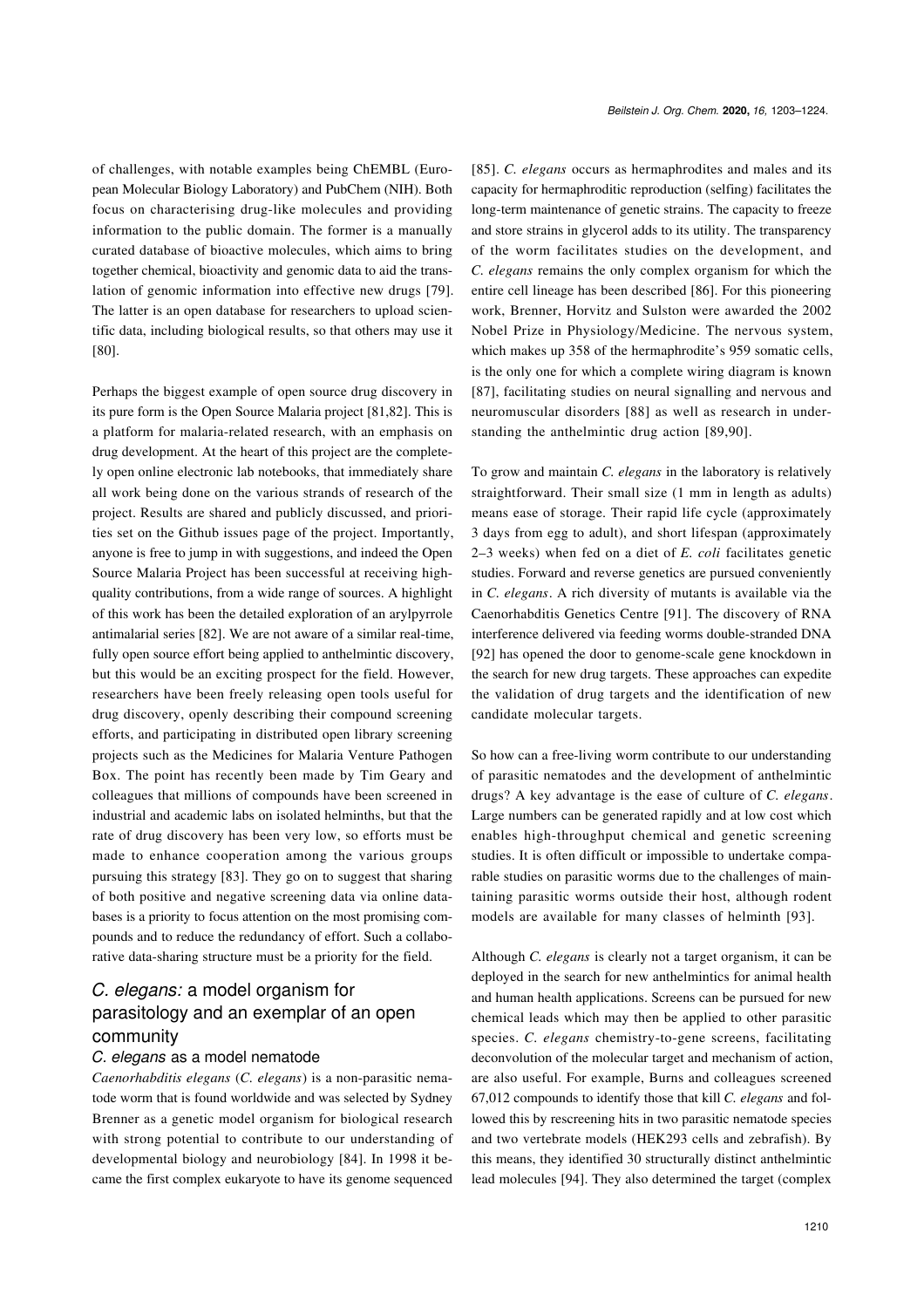II of the electron transport chain) of one lead compound, that showed nematode specificity and nanomolar potency. This work shows that *C. elegans* can be effective, cost-efficient, and has a role to play in the anthelmintic drug discovery process.

Another potential attribute in the context of investigating parasites is the ease with which the *C. elegans* genome can be manipulated, enabling the generation of transgenic *C. elegans* expressing anthelmintic drug targets from a parasitic worm [\[95,96\]](#page-19-1). These approaches are still in their infancy, but such genetic modifications can give rise to scorable phenotypes reflecting the properties of the parasite drug target which may in future lend themselves to high-throughput chemical and genetic (RNAi) screening approaches.

There are, however, limitations to using *C. elegans* as a research tool, notably its innate physical and enzymatic defences to xenobiotics, factors important for the survival in its natural environment. As a result, *C. elegans* is somewhat inaccessible to some chemicals, meaning that high concentrations of certain compounds may be required to observe changes in the phenotype [\[90,97\].](#page-18-26)

Aroian and colleagues [\[98\]](#page-19-0), in line with the work of Burns et al. [\[94\],](#page-18-25) counsel caution on relying on data from *C. elegans* alone, which makes perfect sense as it is never the primary target organism. They screened a compound library against both adult and free-living larval stages (egg to L3i larval development

assay, E2L) of the human hookworm parasite *Ancylostoma ceylanicum* and against *C. elegans*. They found that the *A. ceylanicum* E2L assay was more successful at identifying compounds active against *A. ceylanicum* adults than *C. elegans* assays (lower false negative rate). This works lead to the testing of four compounds with in vitro activity in an in vivo *A. ceylanicum* hamster infection model – sulconazole (**13**), econazole (**14**), pararosaniline (**15**) and cetylpyridinium chloride (**16**) ([Figure 3\)](#page-8-0). Of these pararosaniline (**15**) showed a significant reduction in parasite egg production in this model, despite no activity in *C. elegans* assays.

Perhaps one of the best reasons for integrating *C. elegans* into the discovery process is that if interesting new molecules are identified which are active on both the target parasite and the genetic model organism, but the precise target remains unclear, then *C. elegans* genetics can offer a route to target identification that would be difficult by any other route.

### The *C. elegans* community: historically an open science model

Research into *C. elegans* was pioneered by researchers including Victor Nigon, Ellsworth Dougherty and Jean-Louis Brun [\[99\]](#page-19-2). However, the use of *C. elegans* as a model organism in fields such as genetics, developmental biology and neuroscience was established by Sydney Brenner in the 1960s at the MRC Laboratory of Molecular Biology in Cambridge, UK [\[100\]](#page-19-3). An important feature of *C. elegans* research has been the

<span id="page-8-0"></span>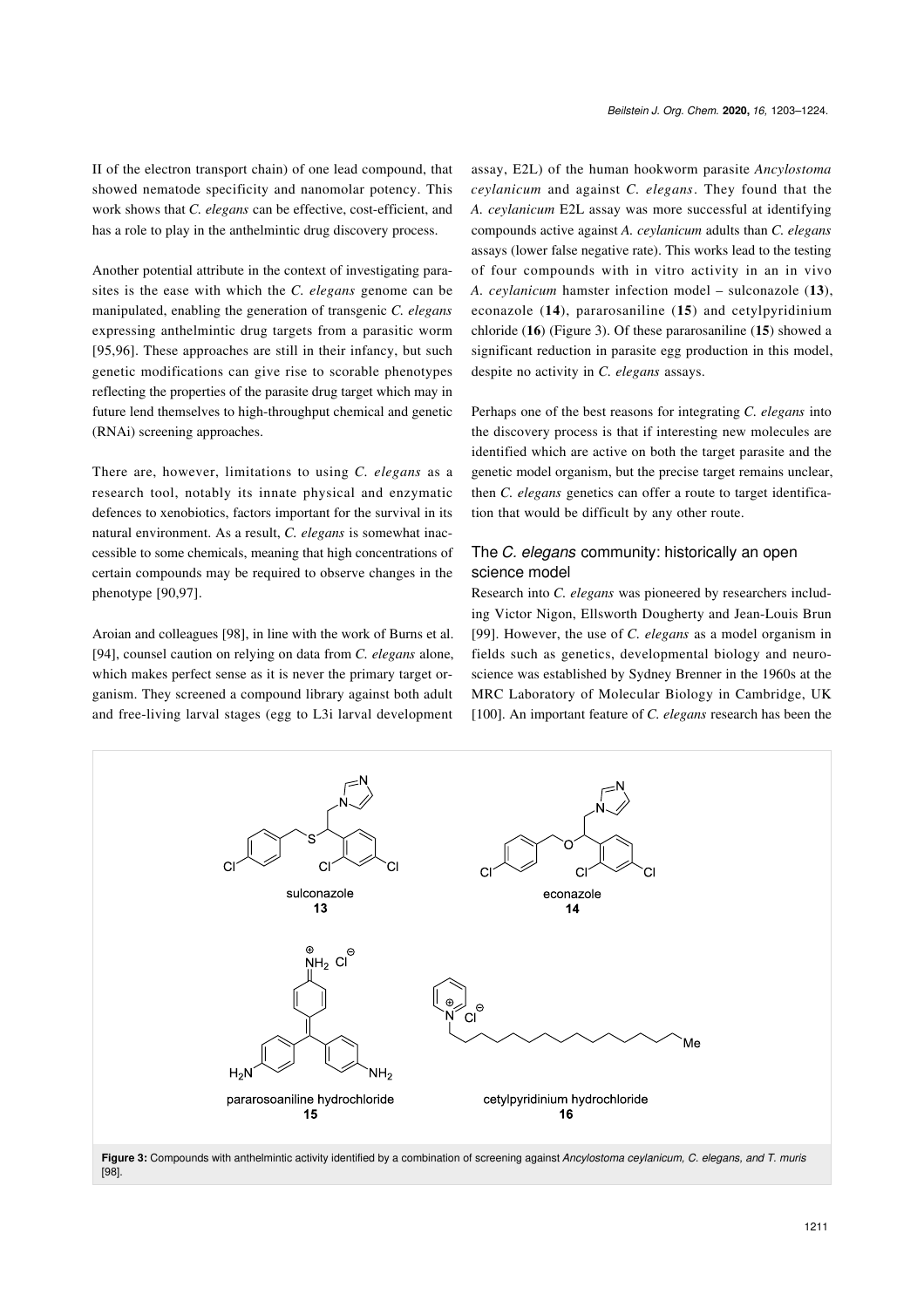community of researchers, with a long tradition of openness and the sharing of ideas and reagents, which we today can recognise as an example of open science [\[101\].](#page-19-4)

This openness is exemplified by a newsletter for *C. elegans* researchers, *The Worm Breeder's Gazette,* which combines advice and suggestions on methods with informal communication of new findings in advance of publication. For example, the Nobel prize-winning use of a green fluorescence protein as a marker was reported in the *Gazette* by Martin Chalfie and colleagues five months before the peer-reviewed publication [\[101-103\]](#page-19-4).

A second example of the history of *C. elegans* open science is the genetic map and genome sequencing project, led by John Sulston and Bob Waterston, which made *C. elegans* in 1998 the first multicellular organism to have its genome sequenced. The project involved teams at the Genome Sequencing Center at the Washington University School of Medicine (St Louis, Missouri, USA) and the Sanger Centre (Hinxton, Cambridge, UK) sharing a belief that 'together, we can do more', rather than 'one against the other' [\[104\]](#page-19-5). An important feature was that genomic clones were made freely available, enabling researchers to investigate genes of interest [\[101\]](#page-19-4). Furthermore, genetic and genomic information was rapidly distributed, in the form of the ACeDB database, initially via gopher, an early internet service, and later via WormBase [\[105,106\]](#page-19-6).

These historical examples illustrate the strength of open science in the *C. elegans* research tradition. In the following sections of this review we discuss how open science approaches continue to be important in the field of anthelmintic and antiparasitic drug discovery.

#### Open approaches to target identification

Genomic resources are important for target identification, particularly in the case of parasites, as the life stages found in the host are often difficult to obtain or culture, and few molecular tools are available. WormBase ParaSite [\[107\]](#page-19-7) is an important central resource for helminth genomic data [\[108\]](#page-19-8). At the time of writing, this database contains information on 142 species of parasites and other helminths, including genomes, comparative genomics data and RNAseq studies, along with a number of tools facilitating access to this data including a genome browser, BioMart (a tool for exporting tables of selected information) and a REST API, an interface for programmatic access to the database.

But how can we get from genomic information to new drug targets? A recent comparative genomics study from a large international consortium of researchers has really helped with

this question, by comparing the genomes of 81 species of parasitic and non-parasitic worms (both nematodes and platy-helminths) [\[109\]](#page-19-9). This work produced large open datasets, such as expanded gene families relevant to parasitism, and analyses of the metabolism in different parasites across the phyla, important for exploring metabolism in the search for new drugs. Furthermore, this study predicted promising anthelmintic targets and compounds likely to interact with these targets, thereby identifying drugs for potential repurposing as anthelmintics.

Once targets have been identified, it is desirable to obtain genetic/pharmacological proof-of-concept for target validation. Whilst RNA interference and CRISPR methodologies are now being applied to parasites themselves [\[110-112\]](#page-19-10), inevitably, large-scale functional genomic resources are mainly found in *C. elegans.*

The *C. elegans* Gene Knockout Consortium has obtained putative knockout mutations in around 15,000 genes, and has now adopted CRISPR/Cas9 to extend the resource to every gene in the genome [\[113\]](#page-19-11). A complementary collection of knockout mutants from the National Bioresource Project in Japan is also available [\[114\].](#page-19-12) Both projects make the mutants openly available for low cost.

Another open source resource with immediate applicability to target identification and validation is the Open Worm Movement Database [\[115\]](#page-19-13). This is an open platform for analysing and sharing worm behavioural data, such as that obtained from worm tracking software. For example, the researcher can search for worm strains with a particular movement phenotype, such as low movement speed. These paralysed or poorly moving worm mutants may be a source of novel neuromuscular anthelmintic targets. The researcher can immediately view videos of the identified worm strains on YouTube to confirm their hypothesis.

#### Open tools for phenotypic screening

Recently, many laboratories throughout the world have recognised the need for the development of new anthelmintic compounds, so have initiated screening programmes against various pathogens and models. Despite our growing knowledge about potential targets for new anthelmintics, phenotypic screens involving assays of parasites or models in vitro remain important [\[83\]](#page-18-15). As a result, several methods and screening platforms have been developed to improve the screening speed and reliability.

In this section we discuss recent phenotyping methods and systems, and how they have been applied to anthelmintic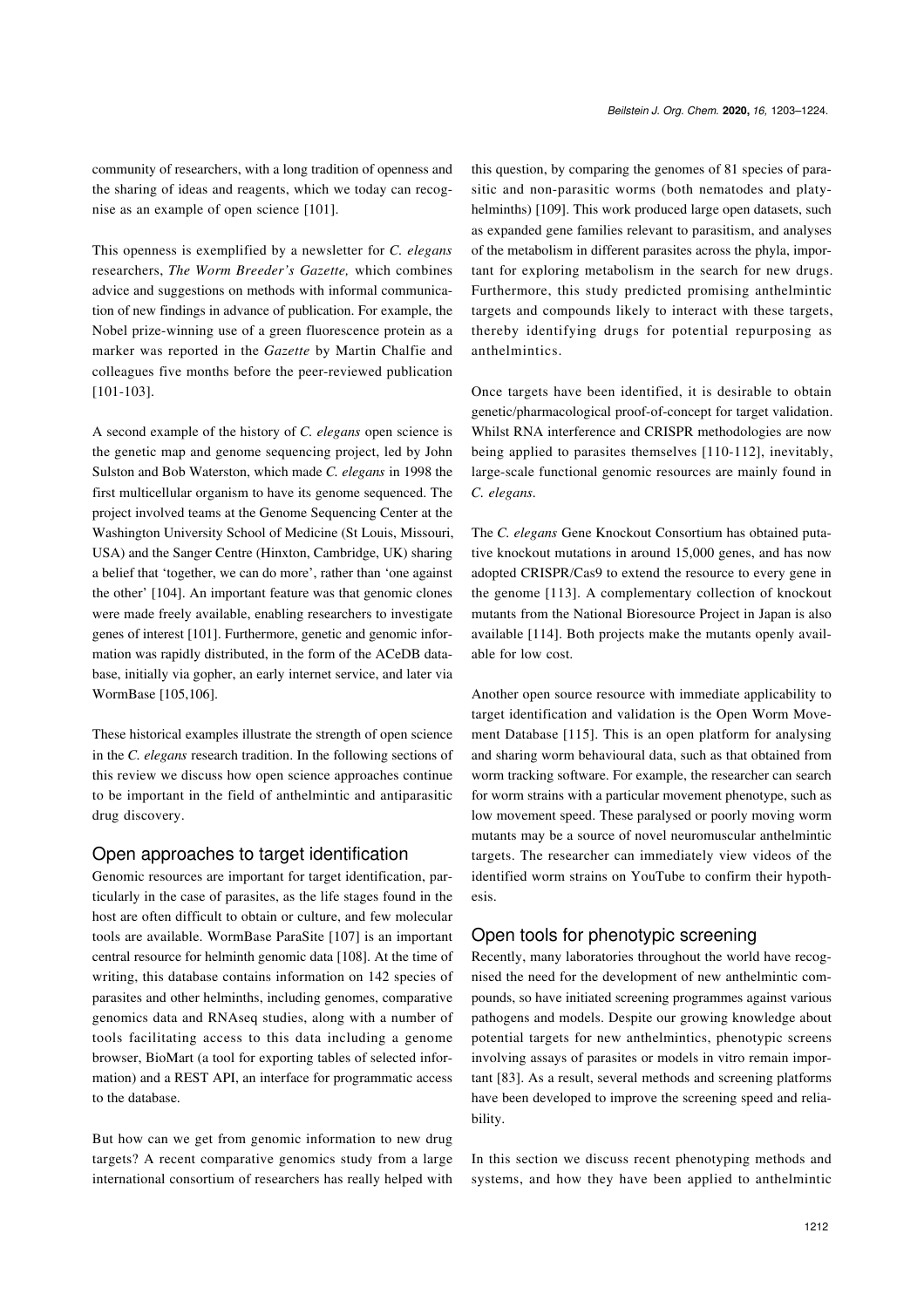discovery. We concentrate on those where the software source code and/or hardware design is made clearly and openly available. Methods, applications, and location of source code/design are summarised in [Table 3](#page-10-0).

#### Open tools for phenotypic screening of motility and viability

Several groups have developed image acquisition and analysis systems for high-throughput phenotypic screening of parasites ([Table 3\)](#page-10-0), typically using the approach of thresholding difference images/movies to quantify motility, sometimes segmenting the image by recognising the organism of interest [\[116\].](#page-19-25)

WormScan is a method that uses a flatbed scanner to capture sequential images, where the scanner high-intensity light usefully stimulates the worm movement [\[117\]](#page-19-14). This system has been utilised to screen a 26000 compound library in a *C. elegans* growth assay [\[119\]](#page-19-16). An updated version of this software (Automated WormScan) has recently been published [\[118\]](#page-19-15). The Lifespan Machine also uses a scanner to acquire images, and has the ability to monitor thousands of worms simultaneously and determine mortality time for individual worms on plates [\[120\]](#page-19-17).

WormAssay is a combination of a video camera and an open source software package. It uses two algorithms (Lucas–Kanade optical flow estimation, and a pixel change method) to determine the motility of macroparasites in microtitre plates [\[122\]](#page-19-19). The Worminator builds on WormAssay for the use with microscopic parasites [\[123\]](#page-19-20). This system has been validated for determining the anthelmintic activity against a variety of nematodes and schistosomes. A screening using the Worminator identified

auranofin as a promising candidate for repurposing as a treatment for of lymphatic filariasis and onchocerciasis [\[144\]](#page-20-7). This drug was originally approved as a treatment for rheumatoid arthritis but is currently in trials for amoebiasis and giardiasis (NCT02736968).

An ImageJ [\[145\]](#page-20-8) macro that determines the motility of *Echinococcus multilocularis* protoscoleces within microtitre plates by pixel difference thresholding has been used to identify an anthelmintic hit compound MMV665807 [\[125\].](#page-19-22) Wiggle Index, another ImageJ macro for difference thresholding and motility quantification has been extensively used for libraryscale screening of exsheathed *Haemonchus contortus* L3s [\[127-](#page-19-26) [130\]](#page-19-26). INVAPP Paragon, an imaging setup and MATLAB analysis script that again uses difference thresholding for motility quantification has been used for library screening with *Trichuris muris* and *C. elegans* [\[39,135,136\]](#page-17-9).

CellProfiler is a major open source package for quantitatively measuring phenotypes from imaging data, particularly from high-throughput screens [\[139\]](#page-20-2). Some groups have developed helminth analysis methods using CellProfiler. A virtual screening approach was used to identify inhibitors of *S. mansoni* thioredoxin glutathione reductase [\[140\].](#page-20-3) These virtual hits were then tested in a CellProfiler-based high content screen using *S. mansoni* schistosomula, which determines both the motility and a range of other phenotype scores, leading to the identification of 2 new small molecules with distinct chemical scaffolds **17** and **18** with activity against schistosomula and adult worms at low micromolar concentrations ([Figure 4](#page-11-0)). Another CellProfiler toolbox enables the quantitation of *C. elegans* viability and fluorescence [\[141\]](#page-20-4).

<span id="page-10-0"></span>**Table 3:** Open tools for high-throughput phenotypic screening of motility and viability and their use for anthelmintic discovery.

| tool                                                                                                  | validated with                                                                                                                  | source code/description<br>(license)                                            |
|-------------------------------------------------------------------------------------------------------|---------------------------------------------------------------------------------------------------------------------------------|---------------------------------------------------------------------------------|
| WormScan [117]<br>automated WormScan<br>[118]                                                         | C. elegans high-throughput screen [119]                                                                                         | paper supporting<br>information [117,118]                                       |
| Lifespan Machine [120]                                                                                | C. elegans lifespan analysis                                                                                                    | Github [121] (GPLv3)                                                            |
| WormAssay [122]<br>Worminator [123]                                                                   | Brugia malayi (adults and microfilariae), Cooperia spp. L3, Dirofilaria<br>immitis microfilariae, Schistosoma mansoni [122,123] | Github [124] (GPLv2 or<br>later)                                                |
| Cestode motility ImageJ<br>macro [125]                                                                | Echinococcus multilocularis protoscoleces                                                                                       | paper supporting<br>information [125]                                           |
| Wiggle index ImageJ<br>macro [126-128]                                                                | multiple high-throughput library screens with H. contortus [129-134]                                                            | paper supporting<br>information [126]                                           |
| INVAPP paragon [135]                                                                                  | library screens with $T$ . muris and $C$ . elegans [39,135-137]                                                                 | Github [138] (MIT license)                                                      |
| CellProfiler [139]<br>CellProfiler schistosome<br>pipeline [140]<br>CellProfiler WormToolbox<br>[141] | S. mansoni thioredoxin glutathione reductase inhibitor screening [140],<br>C. elegans live/dead high-throughput screening [141] | Github [142] (BSD license)<br>CellProfiler published<br>pipelines website [143] |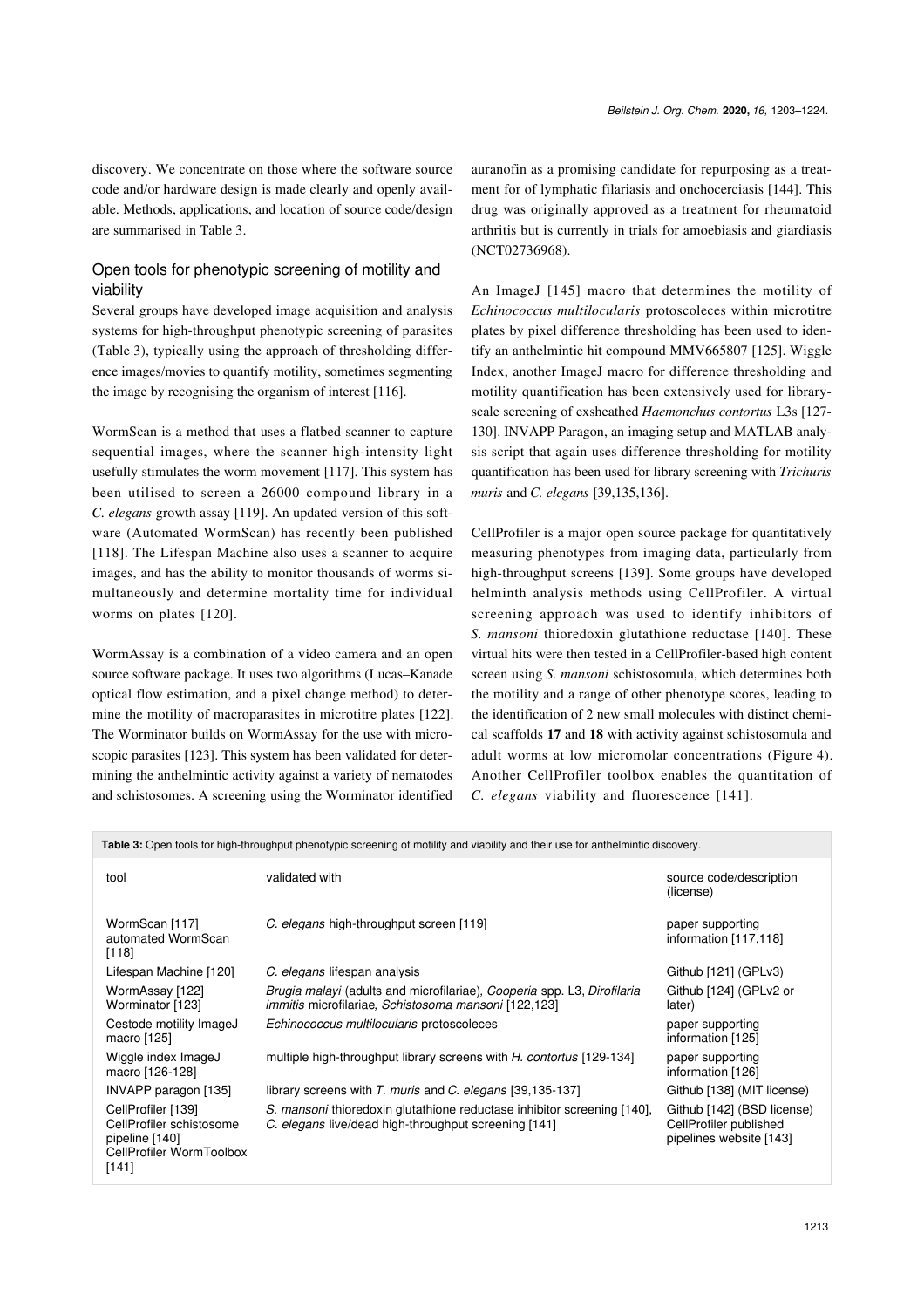<span id="page-11-0"></span>

# Open tools for more detailed analysis of helminth physiology

Sophisticated software and hardware methods have been developed to phenotype more subtle aspects of worm biology than paralysis/motility/viability assays. These methods could form a fruitful basis for finding compounds that are anthelmintic in vivo but do not cause paralysis, perhaps involving aspects of the interaction with the host, interfering with the secretion of proteins, or other ways of damaging the worm [\[146\].](#page-20-9) They are also useful for understanding in more detail the mechanism of action of anthelmintic compounds, since it has been recognised that we do not fully understand how many anthelmintics work – for example the concentrations of macrocyclic lactones that paralyse worms in vitro are much greater than the concentration achieved by effective doses in vivo [\[147\]](#page-20-10).

Several different open source systems have been established for tracking the worm movement of *C. elegans* [\[148-151\]](#page-20-11). These systems typically measure a number of parameters in addition to speed such as bending, reversals, and other aspects of behaviour. CeleST is a similar open source quantitative locomotion analysis system that measures aspects of nematode swim behaviour [\[152\]](#page-20-12). Such systems have, to our knowledge, not been utilised with helminth parasites, but such studies would be fruitful to dissect anthelmintic actions in detail.

Microfluidic systems have great potential to aid anthelmintic discovery by enabling finely detailed individual worm longitudinal microscopy. They have the potential to greatly reduce the amount of compound required for a screen hence enabling larger libraries to be economically screened. Encouragingly, some authors have made their microfluidic chip designs openly available, enabling utilisation and modification by other groups. Stress-Chip is a chip that allows the isolation of a hundred worms in single-worm arenas and monitoring as chemicals flow over the worms [\[153\]](#page-20-13). The CAD file for producing the microfluidic device has been made available on Figshare under the

CC BY 4.0 license [\[154\].](#page-20-14) Another 10-chamber worm isolation microfluidic device has been reported, originally for the imaging of worms to quantify the sleep behaviour during development, and the CAD file is made available in the supporting information [\[155\]](#page-20-15).

The cost of the equipment is of course often a concern, especially for groups working on neglected tropical diseases and/or in developing countries. Recently, an open hardware project has reported Incu-Stream, a long-term imaging system capable of automatically scanning wells across microplates and recording videos of worm movement for further analysis [\[156\].](#page-20-16) The authors provided a parts list with a total materials cost of \$184. Schematics, CAD files and the associated software are provided on Github [\[157\]](#page-20-17).

# Open approaches to developing therapeutics The Pathogen Box project

The Pathogen Box is a 400 compound collection that was made freely available by the Medicines for Malaria Venture (MMV), a not-for-profit product development partnership organisation [\[158\]](#page-20-18). The compounds have demonstrated activity against a variety of neglected tropical disease pathogens [\[159\]](#page-20-19). This is an open access science project, with the only condition that researchers agree to share their results. This model follows on from the successful MMV Malaria Box, where 55 groups compiled results from over 290 different assays in a diversity of screens related not only to malaria, but also to other neglected tropical diseases [\[160\]](#page-21-0).

The Pathogen Box project is currently active, but several groups have already reported anthelmintic screens using this library [\[129,135,161-165\]](#page-19-24). We have compiled the results from these published screens in [Figure 5](#page-12-0). These results already highlight how the open approach enables the library to be tested against a variety of different organisms, enabling researchers to identify and prioritise compounds active against multiple pathogens. For example MMV690102, which was originally developed as an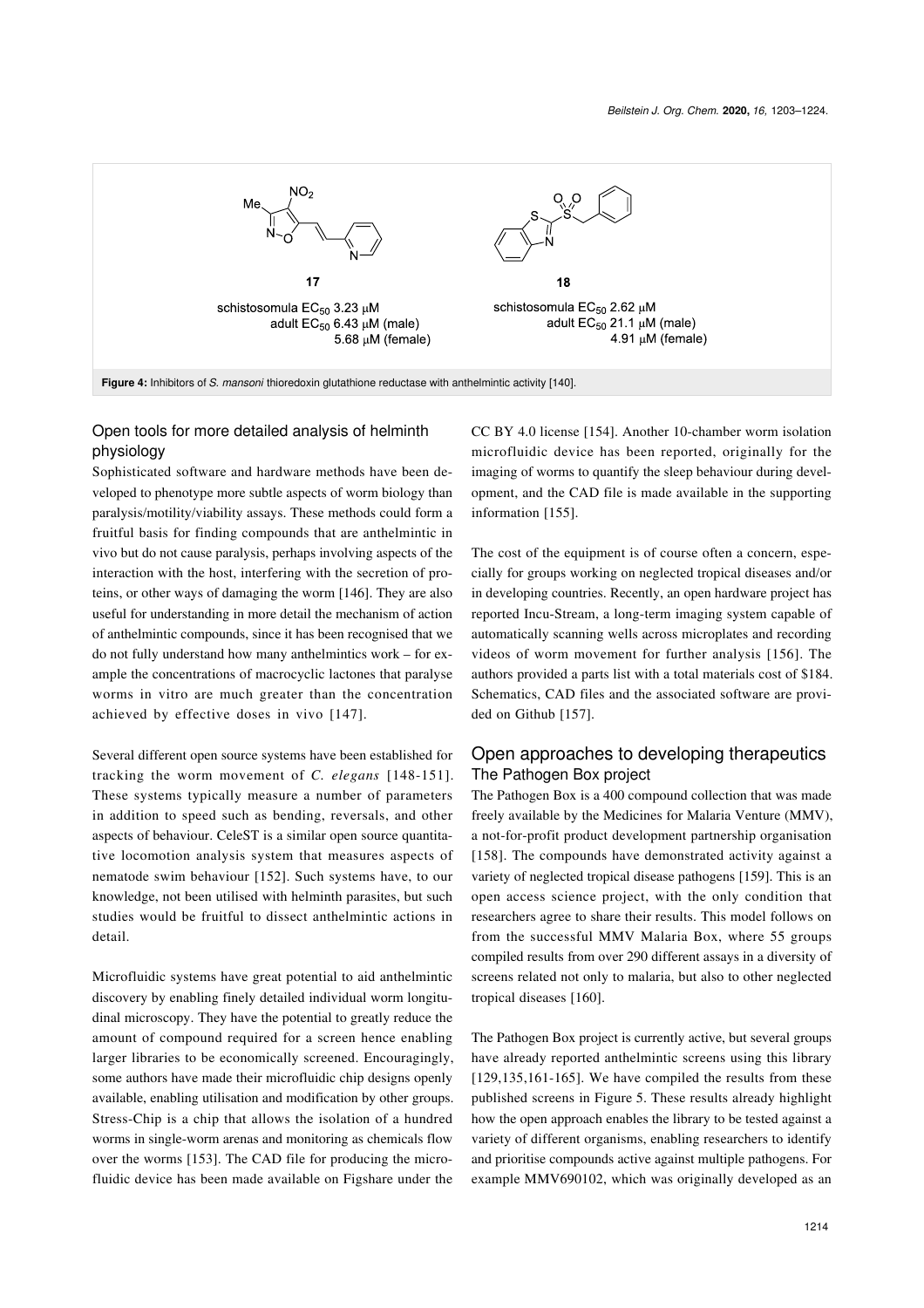<span id="page-12-0"></span>

**Figure 5:** Active compounds from anthelmintic screens using the MMV Pathogen Box. NTS: newly transformed schistosomula, xL3: exsheathed L3. Assay outline and citations for data sources: *C. elegans* growth/motility screen – automated quantification using the INVAPP system [\[135\].](#page-20-0) *C. elegans* motility screen – automated quantification using the WMicrotracker ONE system [\[163\]](#page-21-1). *C. elegans* viability screen – automated quantification of viability by differential absorption of the dyes DB-1 and propidium iodide [\[164\].](#page-21-2) *E. multilocularis* metacestode screen – damage was assessed by quantifying the activity of phosphoglucose isomerase released into the culture media [\[162\]](#page-21-3). *F. hepatica* screens – viability of metacercariae was assessed using a scoring system taking into account membrane damage and fluke translucency, and viability of adults was assessed using a scoring system taking into account worm motility, colour and rigidity [\[165\].](#page-21-4) *H. contortus* screen – automated quantification of motility of exsheathed L3 worms [\[129\]](#page-19-24), *S. haematobium* and *S. mansoni* screens – activity was assessed using a scoring system taking into account motility and morphological/tegu-mental changes [\[161\]](#page-21-5).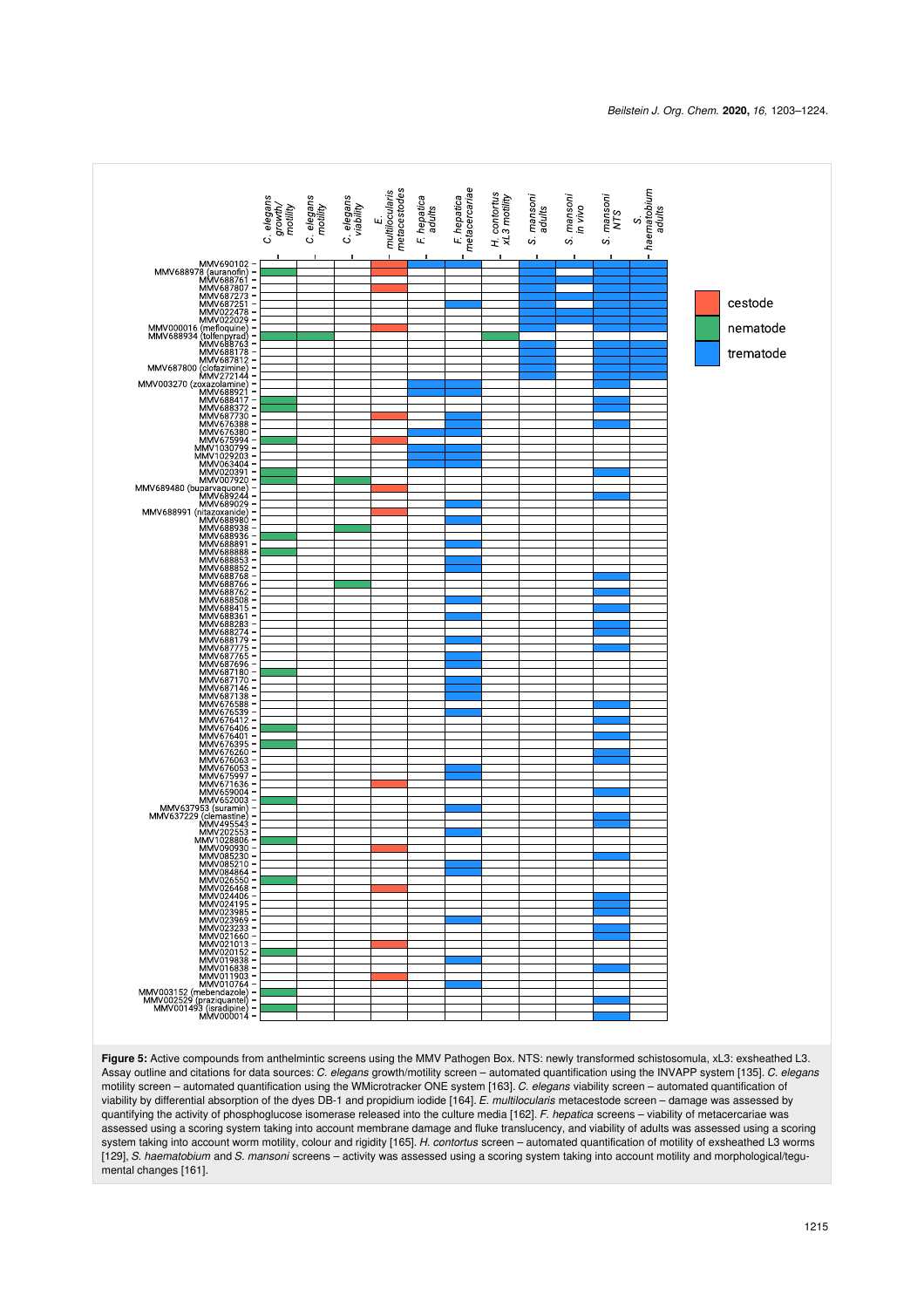inhibitor of kinetoplastid dihydrofolate reductase [\[159\]](#page-20-19), is active against three trematode species (*F. hepatica, S. haematobium, S. mansoni* [\[161\]\)](#page-21-5) and the cestode *E. multilocularis* [\[162\].](#page-21-3)

Perhaps the most promising lead from the Pathogen Box so far is tolfenpyrad, a pyrazole-5-carboxamide insecticide, which was first identified as an anthelmintic with activity against exsheathed L3 and L4 parasitic life stages of *Haemonchus contortus,* a major parasite of ruminants [\[129\]](#page-19-24). Subsequent studies have demonstrated activity against the model nematode *C. elegans* [\[135,163\].](#page-20-0) Tolfenpyrad (**19**) was found to be highly potent, with an  $IC_{50}$  value between 0.02 and 3  $\mu$ M in various *H. contortus* assays and 0.2 µM in a *C. elegans* assay [\[129,135\]](#page-19-24). A follow-up study identified two additional pyrazole-5-carboxamide compounds with activity against *H. contortus,* although not improving on the potency of tolfenpyrad [\[166\]](#page-21-7). Tolfenpyrad acts in arthropods as an inhibitor of mitochondrial complex I [\[167\]](#page-21-8). It will be interesting if a tolfenpyrad derivative can

progress to trials as it would be a new mechanism of action for an anthelmintic, although some mitochondrial uncouplers, such as the veterinary medicine closantel, are active against *Fasciola hepatica* [\[168\].](#page-21-9)

Recently, a medicinal chemistry effort was undertaken to determine the anthelmintic structure–activity relationships for tolfenpyrad (**19**) [\[169\]](#page-21-6). The main objective of this work was to reduce the lipophilicity of tolfenpyrad **19**, which was considered undesirable for an orally administered agent, as typical of anthelmintics, compared to a surface-applied pesticide. This was accomplished through systematic alteration of the pyrazole-5-carboxamide and phenoxybenzyloxy moieties within tolfenpyrad **19** [\(Table 4](#page-13-0)).

The systematic variation of the *p*-methylphenyl ring within **19** gave rise to a number of aromatic and heteroaromatic analogues with similar levels of potency to tolfenpyrad ([Table 4](#page-13-0)). For instance, replacement of a methyl group with a chlorine

<span id="page-13-0"></span>**Table 4:** Potent anthelmintic activity of tolfenpyrad (**19**) derivatives against *H. contortus.* The activity is shown for two in vitro assays: one for motility of xL3 (exsheathed L3 stage worms) and a second for development of xL3 into the L4 stage [\[169\].](#page-21-6)

| $\sf ID$            | structure                                                                              | $IC_{50}$ (µM) in xL3 motility $IC_{50}$ (µM) in L4<br>assay | development assay |
|---------------------|----------------------------------------------------------------------------------------|--------------------------------------------------------------|-------------------|
| 19<br>(tolfenpyrad) | ဝူ<br>CI<br>Me<br>H<br>Et<br>$Me^{\overset{\rightarrow}{N}-\overset{\rightarrow}{N}}$  | 2.9                                                          | 0.03              |
| ${\bf 20}$          | O<br><b>CI</b><br>C <sub>1</sub><br>`N<br>H<br>Et<br>$Me^{\overset{\cdot}{N}-1}$<br>٠N | 2.03                                                         | 0.0008            |
| ${\bf 21}$          | Ō<br>CI<br>Me<br>'N<br>H<br>-Et<br>$Me^{-N-\Lambda^{'} }$                              | $4.0\,$                                                      | 0.03              |
| ${\bf 22}$          | C1<br>Ω<br>C<br>'N<br>H<br>-Me<br>$Me^{\overset{\cdot}{N}-\overset{\cdot}{N}}$         | 3.33                                                         | 0.01              |
| 23                  | O<br>CI<br>CI<br>'N<br>H<br>$Me^{\overset{\leftarrow}{N}-\overset{\leftarrow}{N}}$     | 0.38                                                         | 0.0007            |
| 24                  | ö<br>CI<br>H<br>$Me^{\frac{N}{2}}$<br>N                                                | $0.7\,$                                                      | 0.0008            |
|                     |                                                                                        |                                                              |                   |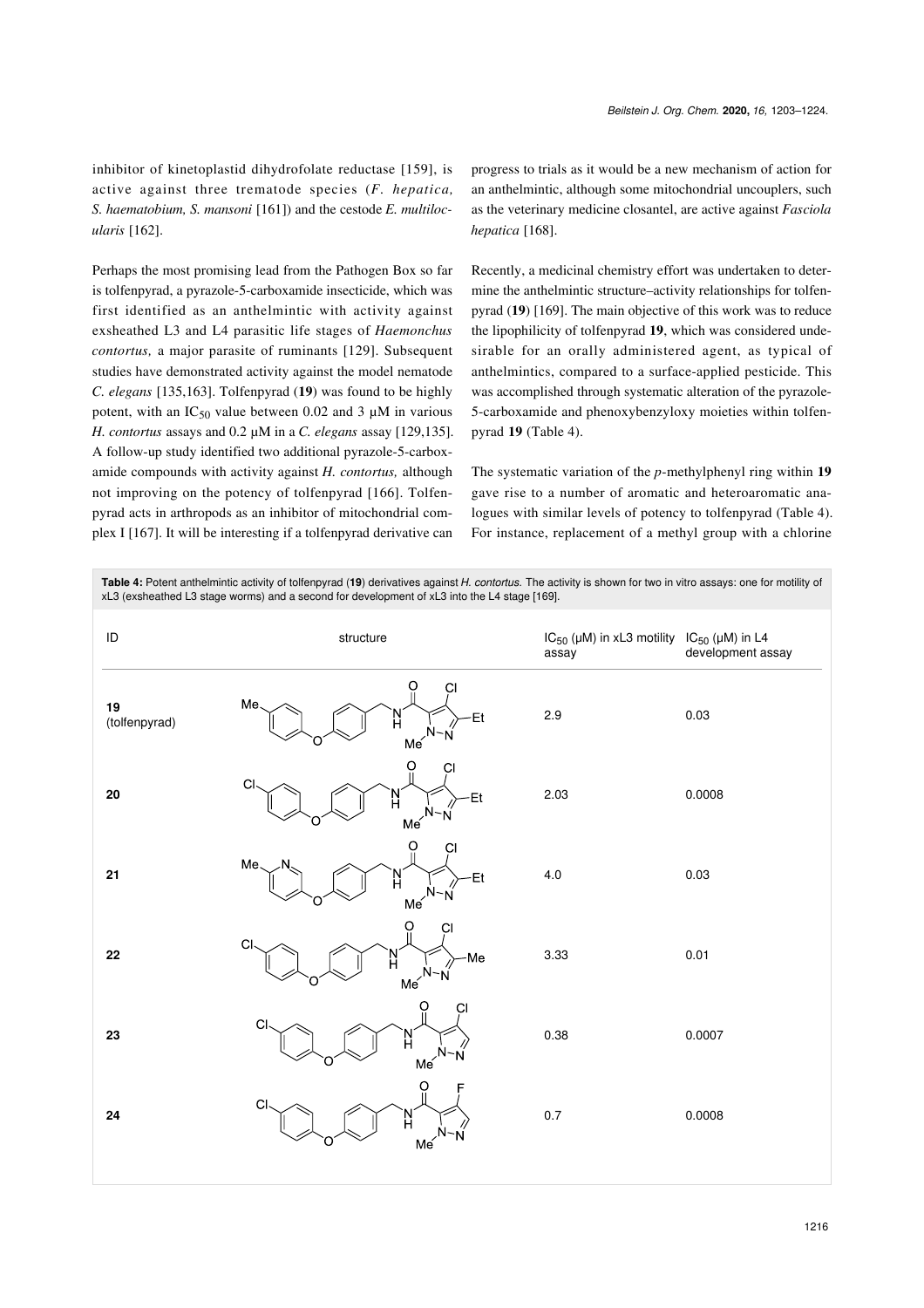atom in **20** maintained similar levels of potency in both the xL3 motility assay and the L4 development assay. Similarly, replacement of *p*-methylphenyl group with a 2-methylpyrid-5-yl group in **21** largely maintained potency whilst lowering lipophilicity. Conversely, modifications to the pyrazole group gave rise to more dramatic changes in the potency. For instance, while changing the ethyl substituent within **20** to a methyl substituent in **22** gave a slight increase in potency, removal of the ethyl group in **23** showed a substantial improvement in the activity, with  $IC_{50}$  value for the xL3 motility improved to 0.38 µM and for the L4 development to 0.7 nM, with a similar activity for the corresponding fluoropyrazole derivative **24**. These latter two compounds **23** and **24** showed high selectivity for the parasite, with low or no cytotoxicity. The authors went on to demonstrate that **24** showed a broad activity against other nematode parasite models: *H. polygyrus, A. ceylanicum* and *T. muris.* A broadly-related 1-methyl-1*H*-pyrazole-5-carboxamide series has also been investigated in detail, with compounds identified that show substantially improved potency and selectivity compared to tolfenpyrad [\[131,170\].](#page-19-27)

#### Praziquantel (**5**)

Schistosomiasis is a major tropical disease resulting from the infection by a trematode parasite, the blood fluke *Schistosoma mansoni* [\[171\]](#page-21-11). After malaria, it is the next most devastating parasitic disease with millions affected worldwide. No vaccine is available but the drug praziquantel (**5**) is an effective treatment. It is administered to children or whole communities often in mass drug administration (MDA) programmes [\[172\]](#page-21-12). An unfortunate drawback is that the drug is currently generated and administered as a racemic mixture. The pure active enantiomer would be preferable for several reasons, for example, the inactive enantiomer has been linked to unwanted side-effects and also contributes a very bitter taste.

With a view to finding a synthetic route to the active enantiomer, an open website was established, and several groups became involved, both academic and commercial laboratories. As a result, two different approaches to the problem emerged where hitherto there had been none ([Figure 6](#page-14-0)). The hydrolysis to an intermediate amine **25** which was then resolved with a derivative of tartaric acid was a solution that emerged from this open source approach. Another solution was identified by a sponsored contract research team. This involved a different intermediate **26** which was then, in turn, resolved using tartaric acid itself. A detailed account of the successful resolution process has been published by Matthew Todd and colleagues [\[173\]](#page-21-10). This has not yet led to the pure enantiomer being widely available, but the setting up of an open science project was the stimulus to the solution of a challenging problem. A Phase III clinical trial testing safety and efficacy of L-praziquantel is currently recruiting (NCT03845140).

<span id="page-14-0"></span>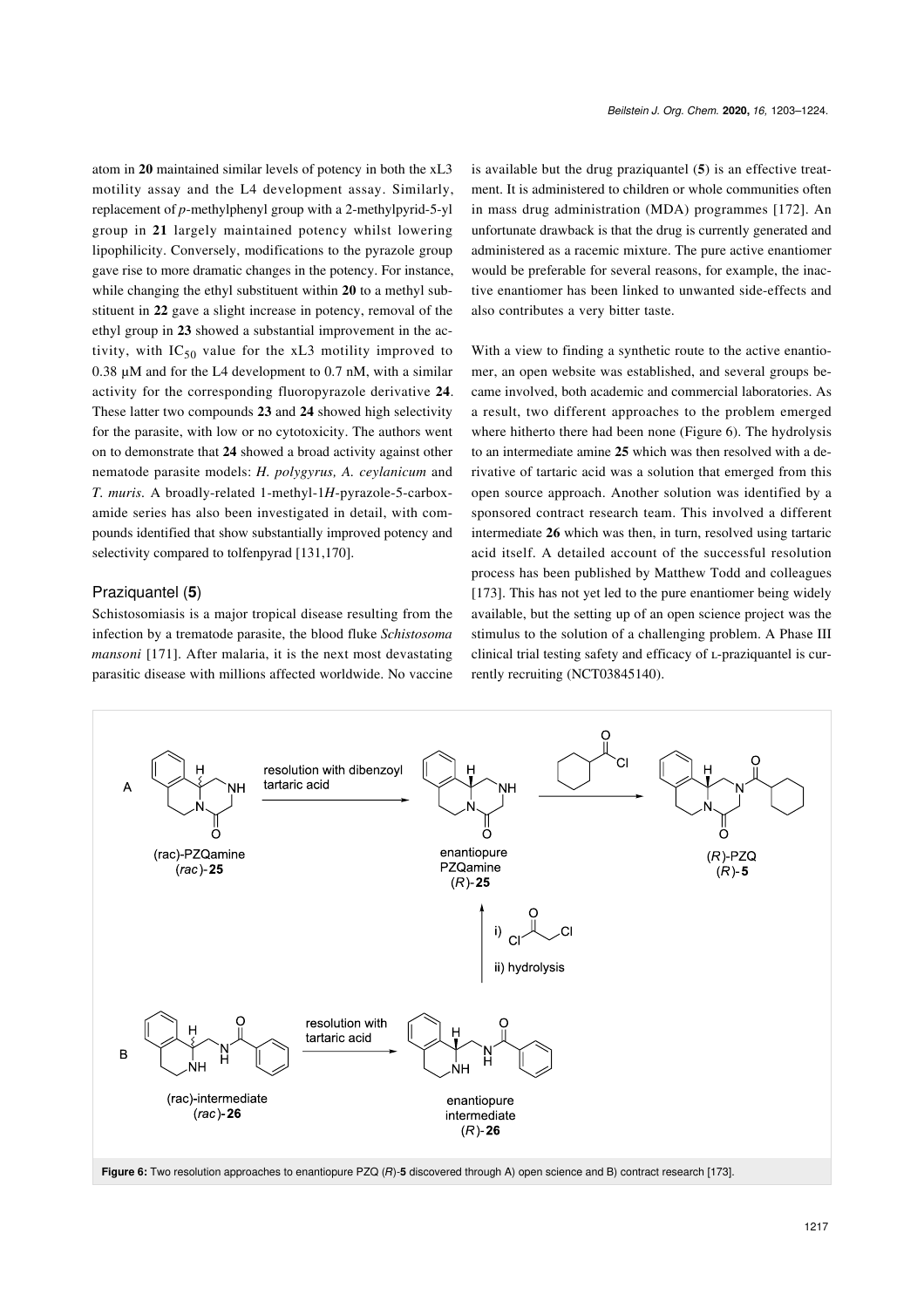# Conclusion

The recent years have seen unprecedented investment and effort to distribute anthelmintic drugs to millions of people in mass drug administration programmes. Onchocerciasis has been eliminated from four countries in the Americas [\[57,58\],](#page-17-27) with the prospect of elimination from African countries in the coming decade. These advances have been made with our existing major anthelmintic drugs. In addition, there has been great progress in finding more effective combinations of drugs, as well as bringing forward trials of veterinary anthelmintics to combat human disease. However, the risk of mass drug administration leading to resistance, as well as the growing understanding that existing drugs are not ideal for all human helminth infections, has led to new focus on the need to develop new anthelmintics. Unfortunately, there is limited economic incentive to fund drug development adequately.

Open source science seeks to radically open up the drug development process, with the goal of increasing the efficiency, reducing the cost of research duplication, reducing the hoarding of data and creating collaborative communities [\[174\].](#page-21-13) This approach has been applied to the discovery of compounds with antimalarial activity [\[82\]](#page-18-14). In the field of anthelmintic drug discovery there is much open science. In this review we particularly highlight open-source assay systems that have been developed and openly released by several groups that enabled compound screening against different helminth parasites. The genomic information about helminths is rapidly expanding and most is released freely and can be queried by scientists around the world, helping to find new anthelmintic drug targets. Probably the weakest area for open science is compound screening and subsequent drug development. The authors of this review are probably as guilty as other members of the community. Despite having good intentions and releasing screening data with publications, we could all do more to release data soon after collection, rather than being constrained by academic and publishing timescales. The MMV Pathogen box has demonstrated how many different groups around the world can be recruited to screen compound libraries in their specialist assays, and release data in a relatively timely manner – researchers are asked, as a condition of receiving the compounds, to share any data generated in the public domain within two years.

What are the barriers to making anthelmintic drug discovery more open? Perhaps more could be done to facilitate data sharing. While existing databases such as PubChem and ChEMBL can be used to share screening data, a specialised anthelmintic screening and target database could promote more widespread use and release of data in a consistent and accessible format, enabling more collaborative working and reuse of data. Wider awareness and sharing of open data, will also help

spread the knowledge that data can be shared before publication, without diluting academic credit and still allowing later publication. We encourage the community, particularly journal editors and reviewers, to support open science. Ultimately, we are all working in this field to find new medicines to help the millions of people infected with helminths, and data sharing and open science can only expedite this aim.

# Funding

FAP and DBS acknowledge the support of Medical Research Council grant MR/N024842/1. RF and KJE acknowledge the support of Medical Research Council grant MR/N022661/1.

# ORCID® iDs

Frederick A. Partridge - <https://orcid.org/0000-0001-6236-4297> Carole J. R. Bataille - <https://orcid.org/0000-0002-3963-0021> Marina Nick - <https://orcid.org/0000-0002-9972-963X> Angela J. Russell - <https://orcid.org/0000-0003-3610-9369> Kathryn J. Else - <https://orcid.org/0000-0001-6660-055X> David B. Sattelle - <https://orcid.org/0000-0003-0705-5242>

# References

- <span id="page-15-3"></span>1. Doyle, S. R.; Cotton, J. A. *Trends Parasitol.* **2019,** *35,* 289–301. [doi:10.1016/j.pt.2019.01.004](https://doi.org/10.1016%2Fj.pt.2019.01.004)
- <span id="page-15-4"></span>2. Epe, C.; Kaminsky, R. *Trends Parasitol.* **2013,** *29,* 129–134. [doi:10.1016/j.pt.2013.01.001](https://doi.org/10.1016%2Fj.pt.2013.01.001)
- <span id="page-15-5"></span>3. Morgan, E. R.; Aziz, N.-A. A.; Blanchard, A.; Charlier, J.; Charvet, C.; Claerebout, E.; Geldhof, P.; Greer, A. W.; Hertzberg, H.; Hodgkinson, J.; Höglund, J.; Hoste, H.; Kaplan, R. M.; Martínez-Valladares, M.; Mitchell, S.; Ploeger, H. W.; Rinaldi, L.; von Samson-Himmelstjerna, G.; Sotiraki, S.; Schnyder, M.; Skuce, P.; Bartley, D.; Kenyon, F.; Thamsborg, S. M.; Vineer, H. R.; de Waal, T.; Williams, A. R.; van Wyk, J. A.; Vercruysse, J. *Trends Parasitol.* **2019,** *35,* 52–71. [doi:10.1016/j.pt.2018.10.006](https://doi.org/10.1016%2Fj.pt.2018.10.006)
- <span id="page-15-6"></span>4. Hotez, P. J.; Molyneux, D. H.; Fenwick, A.; Kumaresan, J.; Sachs, S. E.; Sachs, J. D.; Savioli, L. *N. Engl. J. Med.* **2007,** *357,* 1018–1027. [doi:10.1056/nejmra064142](https://doi.org/10.1056%2Fnejmra064142)
- <span id="page-15-1"></span>5. GBD 2016 DALYs and HALE Collaborators. *Lancet* **2017,** *390,* 1260–1344. [doi:10.1016/s0140-6736\(17\)32130-x](https://doi.org/10.1016%2Fs0140-6736%2817%2932130-x)
- <span id="page-15-7"></span>6. Hotez, P. *PLoS Neglected Trop. Dis.* **2007,** *1,* e118. [doi:10.1371/journal.pntd.0000118](https://doi.org/10.1371%2Fjournal.pntd.0000118)
- 7. Molyneux, D. H.; Dean, L.; Adekeye, O.; Stothard, J. R.; Theobald, S. *Parasitology* **2018,** *145,* 1647–1654. [doi:10.1017/s0031182018000069](https://doi.org/10.1017%2Fs0031182018000069)
- <span id="page-15-0"></span>8. Pullan, R. L.; Smith, J. L.; Jasrasaria, R.; Brooker, S. J. *Parasites Vectors* **2014,** *7,* 37. [doi:10.1186/1756-3305-7-37](https://doi.org/10.1186%2F1756-3305-7-37)
- 9. Global Burden of Disease Study 2013 Collaborators. *Lancet* **2015,** *386,* 743–800. [doi:10.1016/s0140-6736\(15\)60692-4](https://doi.org/10.1016%2Fs0140-6736%2815%2960692-4)
- <span id="page-15-2"></span>10. de Silva, N. R.; Chan, M. S.; Bundy, D. A. *Trop. Med. Int. Health* **1997,** *2,* 519–528. [doi:10.1046/j.1365-3156.1997.d01-320.x](https://doi.org/10.1046%2Fj.1365-3156.1997.d01-320.x)
- 11. de Silva, N. R.; Guyatt, H. L.; Bundy, D. A. *Trans. R. Soc. Trop. Med. Hyg.* **1997,** *91,* 31–36. [doi:10.1016/s0035-9203\(97\)90384-9](https://doi.org/10.1016%2Fs0035-9203%2897%2990384-9)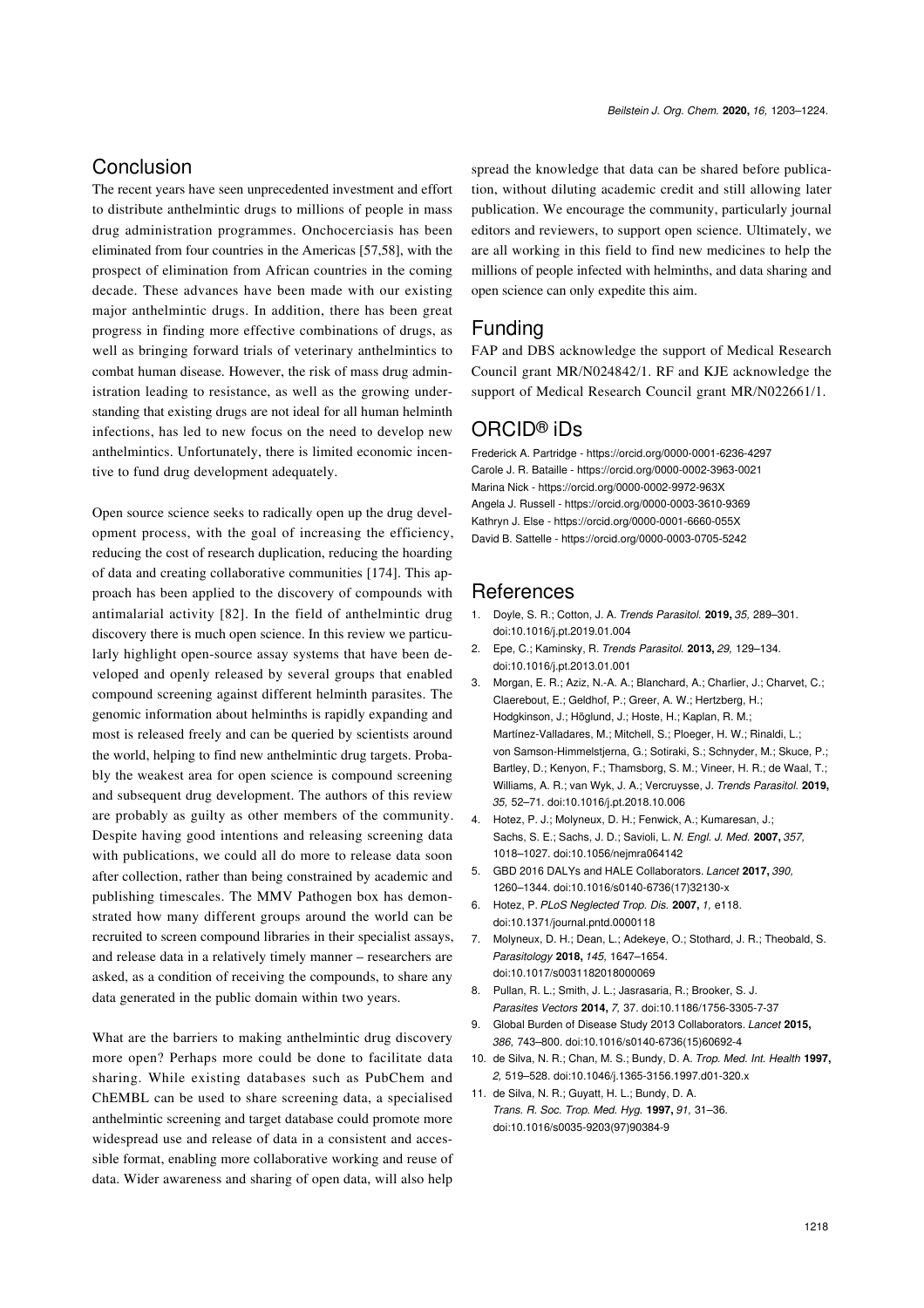12. Murray, C. J. L.; Vos, T.; Lozano, R.; Naghavi, M.; Flaxman, A. D.; Michaud, C.; Ezzati, M.; Shibuya, K.; Salomon, J. A.; Abdalla, S.; Aboyans, V.; Abraham, J.; Ackerman, I.; Aggarwal, R.; Ahn, S. Y.; Ali, M. K.; Alvarado, M.; Anderson, H. R.; Anderson, L. M.; Andrews, K. G.; Atkinson, C.; Baddour, L. M.; Bahalim, A. N.; Barker-Collo, S.; Barrero, L. H.; Bartels, D. H.; Basáñez, M.-G.; Baxter, A.; Bell, M. L.; Benjamin, E. J.; Bennett, D.; Bernabé, E.; Bhalla, K.; Bhandari, B.; Bikbov, B.; Bin Abdulhak, A.; Birbeck, G.; Black, J. A.; Blencowe, H.; Blore, J. D.; Blyth, F.; Bolliger, I.; Bonaventure, A.; Boufous, S.; Bourne, R.; Boussinesq, M.; Braithwaite, T.; Brayne, C.; Bridgett, L.; Brooker, S.; Brooks, P.; Brugha, T. S.; Bryan-Hancock, C.; Bucello, C.; Buchbinder, R.; Buckle, G.; Budke, C. M.; Burch, M.; Burney, P.; Burstein, R.; Calabria, B.; Campbell, B.; Canter, C. E.; Carabin, H.; Carapetis, J.; Carmona, L.; Cella, C.; Charlson, F.; Chen, H.; Cheng, A. T.-A.; Chou, D.; Chugh, S. S.; Coffeng, L. E.; Colan, S. D.; Colquhoun, S.; Colson, K. E.; Condon, J.; Connor, M. D.; Cooper, L. T.; Corriere, M.; Cortinovis, M.; de Vaccaro, K. C.; Couser, W.; Cowie, B. C.; Criqui, M. H.; Cross, M.; Dabhadkar, K. C.; Dahiya, M.; Dahodwala, N.; Damsere-Derry, J.; Danaei, G.; Davis, A.; De Leo, D.; Degenhardt, L.; Dellavalle, R.; Delossantos, A.; Denenberg, J.; Derrett, S.; Des Jarlais, D. C.; Dharmaratne, S. D.; Dherani, M.; Diaz-Torne, C.; Dolk, H.; Dorsey, E. R.; Driscoll, T.; Duber, H.; Ebel, B.; Edmond, K.; Elbaz, A.; Ali, S. E.; Erskine, H.; Erwin, P. J.; Espindola, P.; Ewoigbokhan, S. E.; Farzadfar, F.; Feigin, V.; Felson, D. T.; Ferrari, A.; Ferri, C. P.; Fèvre, E. M.; Finucane, M. M.; Flaxman, S.; Flood, L.; Foreman, K.; Forouzanfar, M. H.; Fowkes, F. G. R.; Fransen, M.; Freeman, M. K.; Gabbe, B. J.; Gabriel, S. E.; Gakidou, E.; Ganatra, H. A.; Garcia, B.; Gaspari, F.; Gillum, R. F.; Gmel, G.; Gonzalez-Medina, D.; Gosselin, R.; Grainger, R.; Grant, B.; Groeger, J.; Guillemin, F.; Gunnell, D.; Gupta, R.; Haagsma, J.; Hagan, H.; Halasa, Y. A.; Hall, W.; Haring, D.; Haro, J. M.; Harrison, J. E.; Havmoeller, R.; Hay, R. J.; Higashi, H.; Hill, C.; Hoen, B.; Hoffman, H.; Hotez, P. J.; Hoy, D.; Huang, J. J.; Ibeanusi, S. E.; Jacobsen, K. H.; James, S. L.; Jarvis, D.; Jasrasaria, R.; Jayaraman, S.; Johns, N.; Jonas, J. B.; Karthikeyan, G.; Kassebaum, N.; Kawakami, N.; Keren, A.; Khoo, J.-P.; King, C. H.; Knowlton, L. M.; Kobusingye, O.; Koranteng, A.; Krishnamurthi, R.; Laden, F.; Lalloo, R.; Laslett, L. L.; Lathlean, T.; Leasher, J. L.; Lee, Y. Y.; Leigh, J.; Levinson, D.; Lim, S. S.; Limb, E.; Lin, J. K.; Lipnick, M.; Lipshultz, S. E.; Liu, W.; Loane, M.; Ohno, S. L.; Lyons, R.; Mabweijano, J.; MacIntyre, M. F.; Malekzadeh, R.; Mallinger, L.; Manivannan, S.; Marcenes, W.; March, L.; Margolis, D. J.; Marks, G. B.; Marks, R.; Matsumori, A.; Matzopoulos, R.; Mayosi, B. M.; McAnulty, J. H.; McDermott, M. M.; McGill, N.; McGrath, J.; Medina-Mora, M. E.; Meltzer, M.; Mensah, G. A.; Merriman, T. R.; Meyer, A.-C.; Miglioli, V.; Miller, M.; Miller, T. R.; Mitchell, P. B.; Mock, C.; Mocumbi, A. O.; Moffitt, T. E.; Mokdad, A. A.; Monasta, L.; Montico, M.; Moradi-Lakeh, M.; Moran, A.; Morawska, L.; Mori, R.; Murdoch, M. E.; Mwaniki, M. K.; Naidoo, K.; Nair, M. N.; Naldi, L.; Narayan, K. M. V.; Nelson, P. K.; Nelson, R. G.; Nevitt, M. C.; Newton, C. R.; Nolte, S.; Norman, P.; Norman, R.; O'Donnell, M.; O'Hanlon, S.; Olives, C.; Omer, S. B.; Ortblad, K.; Osborne, R.; Ozgediz, D.; Page, A.; Pahari, B.; Pandian, J. D.; Rivero, A. P.; Patten, S. B.; Pearce, N.; Padilla, R. P.; Perez-Ruiz, F.; Perico, N.; Pesudovs, K.; Phillips, D.; Phillips, M. R.; Pierce, K.; Pion, S.; Polanczyk, G. V.; Polinder, S.; Pope, C. A.; Popova, S.; Porrini, E.; Pourmalek, F.; Prince, M.; Pullan, R. L.; Ramaiah, K. D.; Ranganathan, D.; Razavi, H.; Regan, M.; Rehm, J. T.; Rein, D. B.; Remuzzi, G.; Richardson, K.; Rivara, F. P.;

Roberts, T.; Robinson, C.; De Leòn, E. R.; Ronfani, L.; Room, R.; Rosenfeld, L. C.; Rushton, L.; Sacco, R. L.; Saha, S.; Sampson, U.; Sanchez-Riera, L.; Sanman, E.; Schwebel, D. C.; Scott, J. G.; Segui-Gomez, M.; Shahraz, S.; Shepard, D. S.; Shin, H.; Shivakoti, R.; Singh, D.; Singh, G. M.; Singh, J. A.; Singleton, J.; Sleet, D. A.; Sliwa, K.; Smith, E.; Smith, J. L.; Stapelberg, N. J. C.; Steer, A.; Steiner, T.; Stolk, W. A.; Stovner, L. J.; Sudfeld, C.; Syed, S.; Tamburlini, G.; Tavakkoli, M.; Taylor, H. R.; Taylor, J. A.; Taylor, W. J.; Thomas, B.; Thomson, W. M.; Thurston, G. D.; Tleyjeh, I. M.; Tonelli, M.; Towbin, J. A.; Truelsen, T.; Tsilimbaris, M. K.; Ubeda, C.; Undurraga, E. A.; van der Werf, M. J.; van Os, J.; Vavilala, M. S.; Venketasubramanian, N.; Wang, M.; Wang, W.; Watt, K.; Weatherall, D. J.; Weinstock, M. A.; Weintraub, R.; Weisskopf, M. G.; Weissman, M. M.; White, R. A.; Whiteford, H.; Wiebe, N.; Wiersma, S. T.; Wilkinson, J. D.; Williams, H. C.; Williams, S. R. M.; Witt, E.; Wolfe, F.; Woolf, A. D.; Wulf, S.; Yeh, P.-H.; Zaidi, A. K. M.; Zheng, Z.-J.; Zonies, D.; Lopez, A. D.; AlMazroa, M. A.; Memish, Z. A. *Lancet* **2012,** *380,* 2197–2223. [doi:10.1016/s0140-6736\(12\)61689-4](https://doi.org/10.1016%2Fs0140-6736%2812%2961689-4)

- <span id="page-16-0"></span>13. Keiser, J.; Tritten, L.; Silbereisen, A.; Speich, B.; Adelfio, R.; Vargas, M. *PLoS Neglected Trop. Dis.* **2013,** *7,* e2119. [doi:10.1371/journal.pntd.0002119](https://doi.org/10.1371%2Fjournal.pntd.0002119)
- 14. Hotez, P.; Whitham, M. *Obstet. Gynecol.* **2014,** *123,* 155–160. [doi:10.1097/aog.0000000000000025](https://doi.org/10.1097%2Faog.0000000000000025)
- <span id="page-16-1"></span>15. Gardner, J. M.; Grantham-Mcgregor, S.; Baddeley, A. *Ann. Trop. Med. Parasitol.* **1996,** *90,* 55–63. [doi:10.1080/00034983.1996.11813026](https://doi.org/10.1080%2F00034983.1996.11813026)
- 16. Simeon, D. T.; Grantham-McGregor, S. M.; Callender, J. E.; Wong, M. S. *J. Nutr.* **1995,** *125,* 1875–1883. [doi:10.1093/jn/125.7.1875](https://doi.org/10.1093%2Fjn%2F125.7.1875)
- 17. Stephenson, L. S.; Latham, M. C.; Adams, E. J.; Kinoti, S. N.; Pertet, A. *J. Nutr.* **1993,** *123,* 1036–1046.
- <span id="page-16-2"></span>18. *Progress Report 2000–2009 and Strategic Plan 2010–2020 of the Global Programme to Eliminate Lymphatic Filariasis: Halfway towards Eliminating Lymphatic Filariasis;* World Health Organization, 2010.
- <span id="page-16-3"></span>19. GBD 2017 Disease and Injury Incidence and Prevalence Collaborator s. *Lancet* **2018,** *392,* 1789–1858. [doi:10.1016/s0140-6736\(18\)32279-7](https://doi.org/10.1016%2Fs0140-6736%2818%2932279-7)
- <span id="page-16-4"></span>20. McManus, D. P.; Dunne, D. W.; Sacko, M.; Utzinger, J.; Vennervald, B. J.; Zhou, X.-N. *Nat. Rev. Dis. Primers* **2018,** *4,* 13. [doi:10.1038/s41572-018-0013-8](https://doi.org/10.1038%2Fs41572-018-0013-8)
- <span id="page-16-5"></span>21. Hotez, P. *PLoS Neglected Trop. Dis.* **2007,** *1,* e77. [doi:10.1371/journal.pntd.0000077](https://doi.org/10.1371%2Fjournal.pntd.0000077)
- <span id="page-16-6"></span>22. Marocco, C.; Bangert, M.; Joseph, S. A.; Fitzpatrick, C.; Montresor, A. *Trans. R. Soc. Trop. Med. Hyg.* **2017,** *111,* 12–17. [doi:10.1093/trstmh/trx011](https://doi.org/10.1093%2Ftrstmh%2Ftrx011)
- 23. Bah, Y. M.; Bah, M. S.; Paye, J.; Conteh, A.; Saffa, S.; Tia, A.; Sonnie, M.; Veinoglou, A.; Amon, J. J.; Hodges, M. H.; Zhang, Y. *Infect. Dis. Poverty* **2019,** *8,* 41. [doi:10.1186/s40249-019-0553-5](https://doi.org/10.1186%2Fs40249-019-0553-5)
- 24. Shumbej, T.; Menu, S.; Girum, T.; Bekele, F.; Gebru, T.; Worku, M.; Dendir, A.; Solomon, A.; Kahase, D.; Alemayehu, M. *Res. Rep. Trop. Med.* **2019,** *10,* 109–118. [doi:10.2147/rrtm.s208473](https://doi.org/10.2147%2Frrtm.s208473)
- <span id="page-16-7"></span>25. Freeman, M. C.; Akogun, O.; Belizario, V.; Brooker, S. J.; Gyorkos, T. W.; Imtiaz, R.; Krolewiecki, A.; Lee, S.; Matendechero, S. H.; Pullan, R. L.; Utzinger, J. *PLoS Neglected Trop. Dis.* **2019,** *13,* e0007201. [doi:10.1371/journal.pntd.0007201](https://doi.org/10.1371%2Fjournal.pntd.0007201)
- 26. *WHO Model List of Essential Medicines, 20th List.;* World Health Organization, 2017.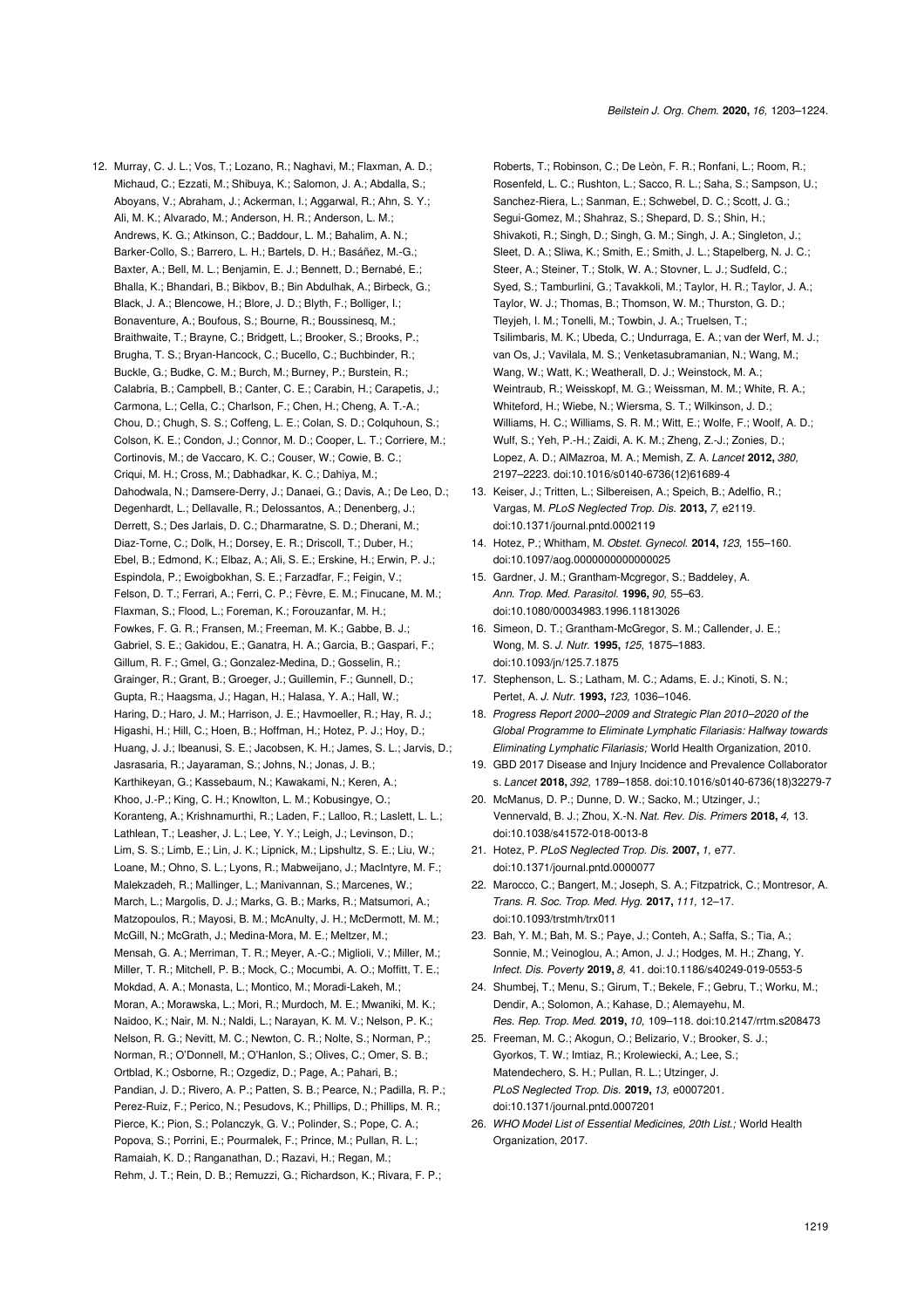- <span id="page-17-0"></span>27. De Clercq, D.; Sacko, M.; Behnke, J.; Gilbert, F.; Dorny, P.; Vercruysse, J. *Am. J. Trop. Med. Hyg.* **1997,** *57,* 25–30. [doi:10.4269/ajtmh.1997.57.25](https://doi.org/10.4269%2Fajtmh.1997.57.25)
- 28. Soukhathammavong, P. A.; Sayasone, S.; Phongluxa, K.; Xayaseng, V.; Utzinger, J.; Vounatsou, P.; Hatz, C.; Akkhavong, K.; Keiser, J.; Odermatt, P. *PLoS Neglected Trop. Dis.* **2012,** *6,* e1417. [doi:10.1371/journal.pntd.0001417](https://doi.org/10.1371%2Fjournal.pntd.0001417)
- <span id="page-17-1"></span>29. Moser, W.; Schindler, C.; Keiser, J. *BMJ [Br. Med. J.]* **2017,** *358,* j4307. [doi:10.1136/bmj.j4307](https://doi.org/10.1136%2Fbmj.j4307)
- <span id="page-17-2"></span>30. Moser, W.; Schindler, C.; Keiser, J. *Adv. Parasitol.* **2019,** *103,* 91–115. [doi:10.1016/bs.apar.2018.08.002](https://doi.org/10.1016%2Fbs.apar.2018.08.002)
- <span id="page-17-3"></span>31. Demeler, J.; Krüger, N.; Krücken, J.; von der Heyden, V. C.; Ramünke, S.; Küttler, U.; Miltsch, S.; López Cepeda, M.; Knox, M.; Vercruysse, J.; Geldhof, P.; Harder, A.; von Samson-Himmelstjerna, G. *PLoS One* **2013,** *8,* e70212. [doi:10.1371/journal.pone.0070212](https://doi.org/10.1371%2Fjournal.pone.0070212)
- 32. Geurden, T.; Hoste, H.; Jacquiet, P.; Traversa, D.; Sotiraki, S.; Frangipane di Regalbono, A.; Tzanidakis, N.; Kostopoulou, D.; Gaillac, C.; Privat, S.; Giangaspero, A.; Zanardello, C.; Noé, L.; Vanimisetti, B.; Bartram, D. *Vet. Parasitol.* **2014,** *201,* 59–66. [doi:10.1016/j.vetpar.2014.01.016](https://doi.org/10.1016%2Fj.vetpar.2014.01.016)
- <span id="page-17-4"></span>33. Matamoros, G.; Rueda, M. M.; Rodríguez, C.; Gabrie, J. A.; Canales, M.; Fontecha, G.; Sanchez, A. *Trop. Med. Infect. Dis.* **2019,** *4,* 73. [doi:10.3390/tropicalmed4020073](https://doi.org/10.3390%2Ftropicalmed4020073)
- <span id="page-17-5"></span>34. Zuccherato, L. W.; Furtado, L. F.; da Silva Medeiros, C.; da Silva Pinheiro, C.; Rabelo, É. M. *PLoS Neglected Trop. Dis.* **2018,** *12,* e0006766. [doi:10.1371/journal.pntd.0006766](https://doi.org/10.1371%2Fjournal.pntd.0006766)
- 35. Orr, A. R.; Quagraine, J. E.; Suwondo, P.; George, S.; Harrison, L. M.; Dornas, F. P.; Evans, B.; Caccone, A.; Humphries, D.; Wilson, M. D.; Cappello, M. *Am. J. Trop. Med. Hyg.* **2019,** *100,* 351–356. [doi:10.4269/ajtmh.18-0727](https://doi.org/10.4269%2Fajtmh.18-0727)
- <span id="page-17-6"></span>36. Vercruysse, J.; Albonico, M.; Behnke, J. M.; Kotze, A. C.; Prichard, R. K.; McCarthy, J. S.; Montresor, A.; Levecke, B. *Int. J. Parasitol.: Drugs Drug Resist.* **2011,** *1,* 14–27. [doi:10.1016/j.ijpddr.2011.09.002](https://doi.org/10.1016%2Fj.ijpddr.2011.09.002)
- <span id="page-17-7"></span>37. Brooker, S.; Clements, A. C. A.; Bundy, D. A. P. Global Epidemiology, Ecology and Control of Soil-Transmitted Helminth Infections. In *Advances in Parasitology;* Hay, S. I.; Graham, A.; Rogers, D. J., Eds.; Global Mapping of Infectious Diseases: Methods, Examples and Emerging Applications, Vol. 62; Academic Press, 2006; pp 221–261. [doi:10.1016/s0065-308x\(05\)62007-6](https://doi.org/10.1016%2Fs0065-308x%2805%2962007-6)
- <span id="page-17-8"></span>38. Ziegelbauer, K.; Speich, B.; Mäusezahl, D.; Bos, R.; Keiser, J.; Utzinger, J. *PLoS Med.* **2012,** *9,* e1001162. [doi:10.1371/journal.pmed.1001162](https://doi.org/10.1371%2Fjournal.pmed.1001162)
- <span id="page-17-9"></span>39. Partridge, F. A.; Forman, R.; Willis, N. J.; Bataille, C. J. R.; Murphy, E. A.; Brown, A. E.; Heyer-Chauhan, N.; Marinič, B.; Sowood, D. J. C.; Wynne, G. M.; Else, K. J.; Russell, A. J.; Sattelle, D. B. *PLoS Neglected Trop. Dis.* **2018,** *12,* e0006487. [doi:10.1371/journal.pntd.0006487](https://doi.org/10.1371%2Fjournal.pntd.0006487)
- <span id="page-17-10"></span>40. WHO Strategy: Intestinal worms. [http://www.who.int/intestinal\\_worms/strategy/en/](http://www.who.int/intestinal_worms/strategy/en/) (accessed Oct 29, 2019).
- <span id="page-17-11"></span>41. Olliaro, P.; Delgado-Romero, P.; Keiser, J. *J. Antimicrob. Chemother.* **2014,** *69,* 863–870. [doi:10.1093/jac/dkt491](https://doi.org/10.1093%2Fjac%2Fdkt491)
- <span id="page-17-12"></span>42. Bagchus, W. M.; Bezuidenhout, D.; Harrison-Moench, E.; Kourany-Lefoll, E.; Wolna, P.; Yalkinoglu, O. *Clin. Transl. Sci.* **2019,** *12,* 66–76. [doi:10.1111/cts.12601](https://doi.org/10.1111%2Fcts.12601)
- <span id="page-17-13"></span>43. Doenhoff, M. J.; Cioli, D.; Utzinger, J. *Curr. Opin. Infect. Dis.* **2008,** *21,* 659–667. [doi:10.1097/qco.0b013e328318978f](https://doi.org/10.1097%2Fqco.0b013e328318978f)
- <span id="page-17-14"></span>44. Zwang, J.; Olliaro, P. L. *PLoS Neglected Trop. Dis.* **2014,** *8,* e3286. [doi:10.1371/journal.pntd.0003286](https://doi.org/10.1371%2Fjournal.pntd.0003286)
- <span id="page-17-15"></span>45. Crellen, T.; Walker, M.; Lamberton, P. H. L.; Kabatereine, N. B.; Tukahebwa, E. M.; Cotton, J. A.; Webster, J. P. *Clin. Infect. Dis.* **2016,** *63,* 1151–1159. [doi:10.1093/cid/ciw506](https://doi.org/10.1093%2Fcid%2Fciw506)
- <span id="page-17-16"></span>46. Wang, W.; Wang, L.; Liang, Y.-S. *Parasitol. Res.* **2012,** *111,* 1871–1877. [doi:10.1007/s00436-012-3151-z](https://doi.org/10.1007%2Fs00436-012-3151-z)
- <span id="page-17-17"></span>47. McCreesh, N.; Nikulin, G.; Booth, M. *Parasites Vectors* **2015,** *8,* 4. [doi:10.1186/s13071-014-0617-0](https://doi.org/10.1186%2Fs13071-014-0617-0)
- <span id="page-17-18"></span>48. Toor, J.; Alsallaq, R.; Truscott, J. E.; Turner, H. C.; Werkman, M.; Gurarie, D.; King, C. H.; Anderson, R. M. *Clin. Infect. Dis.* **2018,** *66* (Suppl. 4), S245–S252. [doi:10.1093/cid/ciy001](https://doi.org/10.1093%2Fcid%2Fciy001)
- <span id="page-17-19"></span>49. World Health Organization. *Wkly. Epidemiol. Rec.* **2019,** *94,* 457–470.
- <span id="page-17-20"></span>50. King, C. L.; Suamani, J.; Sanuku, N.; Cheng, Y.-C.; Satofan, S.; Mancuso, B.; Goss, C. W.; Robinson, L. J.; Siba, P. M.; Weil, G. J.; Kazura, J. W. *N. Engl. J. Med.* **2018,** *379,* 1801–1810. [doi:10.1056/nejmoa1706854](https://doi.org/10.1056%2Fnejmoa1706854)
- <span id="page-17-21"></span>51. Bjerum, C. M.; Ouattara, A. F.; Aboulaye, M.; Kouadio, O.; Marius, V. K.; Andersen, B. J.; Weil, G. J.; Koudou, B. G.; King, C. L. *Clin. Infect. Dis.*, in press. [doi:10.1093/cid/ciz1050](https://doi.org/10.1093%2Fcid%2Fciz1050)
- <span id="page-17-22"></span>52. *Guideline: Alternative Mass Drug Administration Regimens to Eliminate Lymphatic Filariasis;* World Health Organization, 2017.
- <span id="page-17-23"></span>53. Sharma, R.; Al Jayoussi, G.; Tyrer, H. E.; Gamble, J.; Hayward, L.; Guimaraes, A. F.; Davies, J.; Waterhouse, D.; Cook, D. A. N.; Myhill, L. J.; Clare, R. H.; Cassidy, A.; Steven, A.; Johnston, K. L.; Ford, L.; Turner, J. D.; Ward, S. A.; Taylor, M. J. *Sci. Rep.* **2016,** *6,* 23458. [doi:10.1038/srep23458](https://doi.org/10.1038%2Fsrep23458)
- <span id="page-17-24"></span>54. Turner, J. D.; Tendongfor, N.; Esum, M.; Johnston, K. L.; Langley, R. S.; Ford, L.; Faragher, B.; Specht, S.; Mand, S.; Hoerauf, A.; Enyong, P.; Wanji, S.; Taylor, M. J. *PLoS Neglected Trop. Dis.* **2010,** *4,* e660. [doi:10.1371/journal.pntd.0000660](https://doi.org/10.1371%2Fjournal.pntd.0000660)
- <span id="page-17-25"></span>55. World Health Organization. *Wkly. Epidemiol. Rec.* **2019,** *94,* 513–523.
- <span id="page-17-26"></span>56. Tekle, A. H.; Zouré, H. G. M.; Noma, M.; Boussinesq, M.; Coffeng, L. E.; Stolk, W. A.; Remme, J. H. F. *Infect. Dis. Poverty* **2016,** *5,* 66. [doi:10.1186/s40249-016-0160-7](https://doi.org/10.1186%2Fs40249-016-0160-7)
- <span id="page-17-27"></span>57. Nicholls, R. S.; Duque, S.; Olaya, L. A.; López, M. C.; Sánchez, S. B.; Morales, A. L.; Palma, G. I. *Parasites Vectors* **2018,** *11,* 237. [doi:10.1186/s13071-018-2821-9](https://doi.org/10.1186%2Fs13071-018-2821-9)
- 58. Guevara, Á.; Lovato, R.; Proaño, R.; Rodriguez-Perez, M. A.; Unnasch, T.; Cooper, P. J.; Guderian, R. H. *Parasites Vectors* **2018,** *11,* 265. [doi:10.1186/s13071-018-2851-3](https://doi.org/10.1186%2Fs13071-018-2851-3)
- <span id="page-17-28"></span>59. Opoku, N. O.; Bakajika, D. K.; Kanza, E. M.; Howard, H.; Mambandu, G. L.; Nyathirombo, A.; Nigo, M. M.; Kasonia, K.; Masembe, S. L.; Mumbere, M.; Kataliko, K.; Larbelee, J. P.; Kpawor, M.; Bolay, K. M.; Bolay, F.; Asare, S.; Attah, S. K.; Olipoh, G.; Vaillant, M.; Halleux, C. M.; Kuesel, A. C. *Lancet* **2018,** *392,* 1207–1216. [doi:10.1016/s0140-6736\(17\)32844-1](https://doi.org/10.1016%2Fs0140-6736%2817%2932844-1)
- <span id="page-17-29"></span>60. Kuesel, A. C. *Int. J. Parasitol.: Drugs Drug Resist.* **2016,** *6,* 272–286. [doi:10.1016/j.ijpddr.2016.04.002](https://doi.org/10.1016%2Fj.ijpddr.2016.04.002)
- <span id="page-17-30"></span>61. Zhan, B.; Beaumier, C. M.; Briggs, N.; Jones, K. M.; Keegan, B. P.; Bottazzi, M. E.; Hotez, P. J. *Expert Rev. Vaccines* **2014,** *13,* 321–331. [doi:10.1586/14760584.2014.872035](https://doi.org/10.1586%2F14760584.2014.872035)
- 62. Tsuji, N.; Suzuki, K.; Kasuga-Aoki, H.; Matsumoto, Y.; Arakawa, T.; Ishiwata, K.; Isobe, T. *Infect. Immun.* **2001,** *69,* 7285–7292. [doi:10.1128/iai.69.12.7285-7292.2001](https://doi.org/10.1128%2Fiai.69.12.7285-7292.2001)
- 63. Dixon, H.; Little, M. C.; Else, K. J. *Int. J. Parasitol.* **2010,** *40,* 683–693. [doi:10.1016/j.ijpara.2009.11.008](https://doi.org/10.1016%2Fj.ijpara.2009.11.008)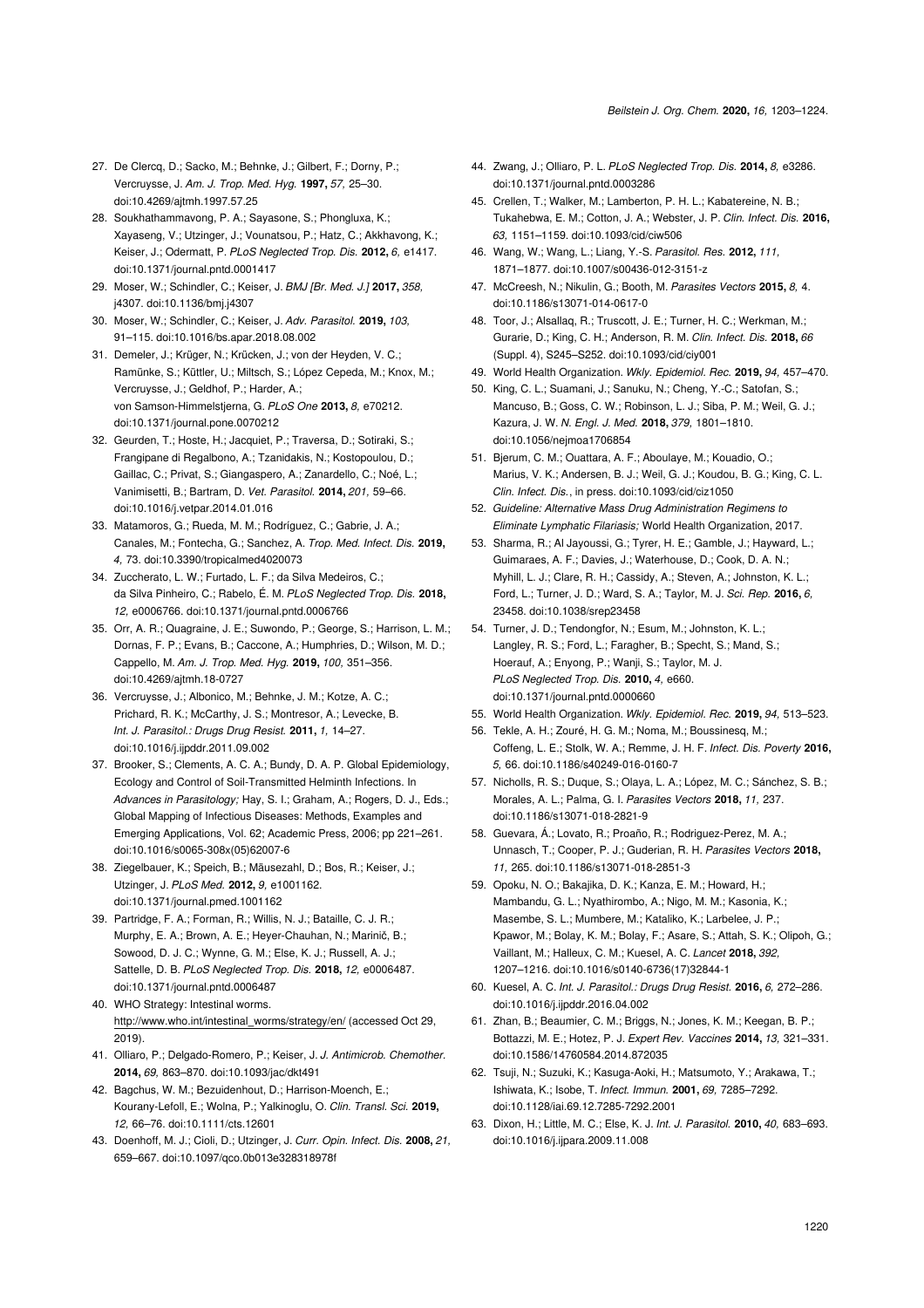- 64. Wei, J.; Versteeg, L.; Liu, Z.; Keegan, B.; Gazzinelli-Guimarães, A. C.; Fujiwara, R. T.; Briggs, N.; Jones, K. M.; Strych, U.; Beaumier, C. M.; Bottazzi, M. E.; Hotez, P. J.; Zhan, B. *PLoS Neglected Trop. Dis.* **2017,** *11,* e0005769. [doi:10.1371/journal.pntd.0005769](https://doi.org/10.1371%2Fjournal.pntd.0005769)
- 65. Briggs, N.; Wei, J.; Versteeg, L.; Zhan, B.; Keegan, B.; Damania, A.; Pollet, J.; Hayes, K. S.; Beaumier, C.; Seid, C. A.; Leong, J.; Grencis, R. K.; Bottazzi, M. E.; Sastry, K. J.; Hotez, P. J. *PLoS Pathog.* **2018,** *14,* e1007273. [doi:10.1371/journal.ppat.1007273](https://doi.org/10.1371%2Fjournal.ppat.1007273)
- <span id="page-18-0"></span>66. Loukas, A.; Hotez, P. J.; Diemert, D.; Yazdanbakhsh, M.; McCarthy, J. S.; Correa-Oliveira, R.; Croese, J.; Bethony, J. M. *Nat. Rev. Dis. Primers* **2016,** *2,* 16088. [doi:10.1038/nrdp.2016.88](https://doi.org/10.1038%2Fnrdp.2016.88) 67. Riveau, G.; Deplanque, D.; Remoué, F.; Schacht, A.-M.;
- <span id="page-18-1"></span>Vodougnon, H.; Capron, M.; Thiry, M.; Martial, J.; Libersa, C.; Capron, A. *PLoS Neglected Trop. Dis.* **2012,** *6,* e1704. [doi:10.1371/journal.pntd.0001704](https://doi.org/10.1371%2Fjournal.pntd.0001704)
- <span id="page-18-2"></span>68. Lacerda, M. V. G.; Llanos-Cuentas, A.; Krudsood, S.; Lon, C.; Saunders, D. L.; Mohammed, R.; Yilma, D.; Batista Pereira, D.; Espino, F. E. J.; Mia, R. Z.; Chuquiyauri, R.; Val, F.; Casapía, M.; Monteiro, W. M.; Brito, M. A. M.; Costa, M. R. F.; Buathong, N.; Noedl, H.; Diro, E.; Getie, S.; Wubie, K. M.; Abdissa, A.; Zeynudin, A.; Abebe, C.; Tada, M. S.; Brand, F.; Beck, H.-P.; Angus, B.; Duparc, S.; Kleim, J.-P.; Kellam, L. M.; Rousell, V. M.; Jones, S. W.; Hardaker, E.; Mohamed, K.; Clover, D. D.; Fletcher, K.; Breton, J. J.; Ugwuegbulam, C. O.; Green, J. A.; Koh, G. C. K. W. *N. Engl. J. Med.* **2019,** *380,* 215–228. [doi:10.1056/nejmoa1710775](https://doi.org/10.1056%2Fnejmoa1710775)
- <span id="page-18-6"></span>69. Mesu, V. K. B. K.; Kalonji, W. M.; Bardonneau, C.; Mordt, O. V.; Blesson, S.; Simon, F.; Delhomme, S.; Bernhard, S.; Kuziena, W.; Lubaki, J.-P. F.; Vuvu, S. L.; Ngima, P. N.; Mbembo, H. M.; Ilunga, M.; Bonama, A. K.; Heradi, J. A.; Solomo, J. L. L.; Mandula, G.; Badibabi, L. K.; Dama, F. R.; Lukula, P. K.; Tete, D. N.; Lumbala, C.; Scherrer, B.; Strub-Wourgaft, N.; Tarral, A. *Lancet* **2018,** *391,* 144–154. [doi:10.1016/s0140-6736\(17\)32758-7](https://doi.org/10.1016%2Fs0140-6736%2817%2932758-7)
- <span id="page-18-3"></span>70. Holden-Dye, L.; Walker, R. J. Anthelmintic drugs and nematicides: studies in *Caenorhabditis elegans*. *WormBook;* 2014. [doi:10.1895/wormbook.1.143.2](https://doi.org/10.1895%2Fwormbook.1.143.2)
- <span id="page-18-4"></span>71. Pedrique, B.; Strub-Wourgaft, N.; Some, C.; Olliaro, P.; Trouiller, P.; Ford, N.; Pécoul, B.; Bradol, J.-H. *Lancet Global Health* **2013,** *1,* e371–e379. [doi:10.1016/s2214-109x\(13\)70078-0](https://doi.org/10.1016%2Fs2214-109x%2813%2970078-0)
- <span id="page-18-9"></span>72. Weng, H.-B.; Chen, H.-X.; Wang, M.-W. *Infect. Dis. Poverty* **2018,** *7,* 67. [doi:10.1186/s40249-018-0444-1](https://doi.org/10.1186%2Fs40249-018-0444-1)
- <span id="page-18-5"></span>73. Berman, J.; Radhakrishna, T. *Am. J. Trop. Med. Hyg.* **2017,** *96,* 11–13. [doi:10.4269/ajtmh.16-0099](https://doi.org/10.4269%2Fajtmh.16-0099)
- 74. de Hostos, E. L.; Nguyen, T. Anthelmintic Drugs: Tools and Shortcuts for the Long Road from Discovery to Product. *Parasitic Helminths;* Wiley Blackwell, 2012; pp 217–232. [doi:10.1002/9783527652969.ch13](https://doi.org/10.1002%2F9783527652969.ch13)
- 75. Pelfrene, E.; Harvey Allchurch, M.; Ntamabyaliro, N.; Nambasa, V.; Ventura, F. V.; Nagercoil, N.; Cavaleri, M. *PLoS Neglected Trop. Dis.* **2019,** *13,* e0007381. [doi:10.1371/journal.pntd.0007381](https://doi.org/10.1371%2Fjournal.pntd.0007381)
- <span id="page-18-7"></span>76. Taylor, M. J.; von Geldern, T. W.; Ford, L.; Hübner, M. P.; Marsh, K.; Johnston, K. L.; Sjoberg, H. T.; Specht, S.; Pionnier, N.; Tyrer, H. E.; Clare, R. H.; Cook, D. A. N.; Murphy, E.; Steven, A.; Archer, J.; Bloemker, D.; Lenz, F.; Koschel, M.; Ehrens, A.; Metuge, H. M.; Chunda, V. C.; Ndongmo Chounna, P. W.; Njouendou, A. J.; Fombad, F. F.; Carr, R.; Morton, H. E.; Aljayyoussi, G.; Hoerauf, A.; Wanji, S.; Kempf, D. J.; Turner, J. D.; Ward, S. A. *Sci. Transl. Med.* **2019,** *11,* eaau2086. [doi:10.1126/scitranslmed.aau2086](https://doi.org/10.1126%2Fscitranslmed.aau2086)
- <span id="page-18-8"></span>77. Ramamoorthi, R.; Graef, K. M.; Dent, J. *Int. J. Parasitol.: Drugs Drug Resist.* **2014,** *4,* 220–225. [doi:10.1016/j.ijpddr.2014.09.002](https://doi.org/10.1016%2Fj.ijpddr.2014.09.002)
- <span id="page-18-10"></span>78. Todd, M. H. *ChemMedChem* **2019,** *14,* 1804–1809. [doi:10.1002/cmdc.201900565](https://doi.org/10.1002%2Fcmdc.201900565)
- <span id="page-18-11"></span>79. Mendez, D.; Gaulton, A.; Bento, A. P.; Chambers, J.; De Veij, M.; Félix, E.; Magariños, M. P.; Mosquera, J. F.; Mutowo, P.; Nowotka, M.; Gordillo-Marañón, M.; Hunter, F.; Junco, L.; Mugumbate, G.; Rodriguez-Lopez, M.; Atkinson, F.; Bosc, N.; Radoux, C. J.; Segura-Cabrera, A.; Hersey, A.; Leach, A. R. *Nucleic Acids Res.* **2019,** *47,* D930–D940. [doi:10.1093/nar/gky1075](https://doi.org/10.1093%2Fnar%2Fgky1075)
- <span id="page-18-12"></span>80. Kim, S.; Chen, J.; Cheng, T.; Gindulyte, A.; He, J.; He, S.; Li, Q.; Shoemaker, B. A.; Thiessen, P. A.; Yu, B.; Zaslavsky, L.; Zhang, J.; Bolton, E. E. *Nucleic Acids Res.* **2019,** *47,* D1102–D1109. [doi:10.1093/nar/gky1033](https://doi.org/10.1093%2Fnar%2Fgky1033)
- <span id="page-18-13"></span>81. OSM - Open Source Malaria. <http://opensourcemalaria.org/>(accessed Nov 3, 2019).
- <span id="page-18-14"></span>82. Williamson, A. E.; Ylioja, P. M.; Robertson, M. N.; Antonova-Koch, Y.; Avery, V.; Baell, J. B.; Batchu, H.; Batra, S.; Burrows, J. N.; Bhattacharyya, S.; Calderon, F.; Charman, S. A.; Clark, J.; Crespo, B.; Dean, M.; Debbert, S. L.; Delves, M.; Dennis, A. S. M.; Deroose, F.; Duffy, S.; Fletcher, S.; Giaever, G.; Hallyburton, I.; Gamo, F.-J.; Gebbia, M.; Guy, R. K.; Hungerford, Z.; Kirk, K.; Lafuente-Monasterio, M. J.; Lee, A.; Meister, S.; Nislow, C.; Overington, J. P.; Papadatos, G.; Patiny, L.; Pham, J.; Ralph, S. A.; Ruecker, A.; Ryan, E.; Southan, C.; Srivastava, K.; Swain, C.; Tarnowski, M. J.; Thomson, P.; Turner, P.; Wallace, I. M.; Wells, T. N. C.; White, K.; White, L.; Willis, P.; Winzeler, E. A.; Wittlin, S.; Todd, M. H. *ACS Cent. Sci.* **2016,** *2,* 687–701. [doi:10.1021/acscentsci.6b00086](https://doi.org/10.1021%2Facscentsci.6b00086)
- <span id="page-18-15"></span>83. Geary, T. G.; Sakanari, J. A.; Caffrey, C. R. *J. Parasitol.* **2015,** *101,* 125–133. [doi:10.1645/14-703.1](https://doi.org/10.1645%2F14-703.1)
- <span id="page-18-16"></span>84. Brenner, S. *Genetics* **1974,** *77,* 71–94.
- <span id="page-18-17"></span>85. The C. elegans Sequencing Consortium. *Science* **1998,** *282,* 2012–2018. [doi:10.1126/science.282.5396.2012](https://doi.org/10.1126%2Fscience.282.5396.2012)
- <span id="page-18-18"></span>86. Sulston, J. E.; Horvitz, H. R. *Dev. Biol. (Amsterdam, Neth.)* **1977,** *56,* 110–156. [doi:10.1016/0012-1606\(77\)90158-0](https://doi.org/10.1016%2F0012-1606%2877%2990158-0)
- <span id="page-18-19"></span>87. White, J. G.; Southgate, E.; Thomson, J. N.; Brenner, S. *Philos. Trans. R. Soc., B* **1986,** *314,* 1–340. [doi:10.1098/rstb.1986.0056](https://doi.org/10.1098%2Frstb.1986.0056)
- <span id="page-18-20"></span>88. Culetto, E.; Sattelle, D. B. *Hum. Mol. Genet.* **2000,** *9,* 869–877. [doi:10.1093/hmg/9.6.869](https://doi.org/10.1093%2Fhmg%2F9.6.869)
- <span id="page-18-21"></span>89. Jones, A. K.; Buckingham, S. D.; Sattelle, D. B. *Nat. Rev. Drug Discovery* **2005,** *4,* 321–330. [doi:10.1038/nrd1692](https://doi.org/10.1038%2Fnrd1692)
- <span id="page-18-26"></span>90. Burns, A. R.; Wallace, I. M.; Wildenhain, J.; Tyers, M.; Giaever, G.; Bader, G. D.; Nislow, C.; Cutler, S. R.; Roy, P. J. *Nat. Chem. Biol.* **2010,** *6,* 549–557. [doi:10.1038/nchembio.380](https://doi.org/10.1038%2Fnchembio.380)
- <span id="page-18-22"></span>91. Caenorhabditis Genetics Center (CGC).<https://cgc.umn.edu/> (accessed Nov 3, 2019).
- <span id="page-18-23"></span>92. Fire, A.; Xu, S.; Montgomery, M. K.; Kostas, S. A.; Driver, S. E.; Mello, C. C. *Nature* **1998,** *391,* 806–811. [doi:10.1038/35888](https://doi.org/10.1038%2F35888)
- <span id="page-18-24"></span>93. Fankhauser, R.; Cozzie, L. R.; Nare, B.; Powell, K.; Sluder, A. E.; Hammerland, L. G. Use of Rodent Models in the Discovery of Novel Anthelmintics. *Parasitic Helminths;* Wiley Blackwell, 2012; pp 181–199. [doi:10.1002/9783527652969.ch11](https://doi.org/10.1002%2F9783527652969.ch11)
- <span id="page-18-25"></span>94. Burns, A. R.; Luciani, G. M.; Musso, G.; Bagg, R.; Yeo, M.; Zhang, Y.; Rajendran, L.; Glavin, J.; Hunter, R.; Redman, E.; Stasiuk, S.; Schertzberg, M.; Angus McQuibban, G.; Caffrey, C. R.; Cutler, S. R.; Tyers, M.; Giaever, G.; Nislow, C.; Fraser, A. G.; MacRae, C. A.; Gilleard, J.; Roy, P. J. *Nat. Commun.* **2015,** *6,* 7485. [doi:10.1038/ncomms8485](https://doi.org/10.1038%2Fncomms8485)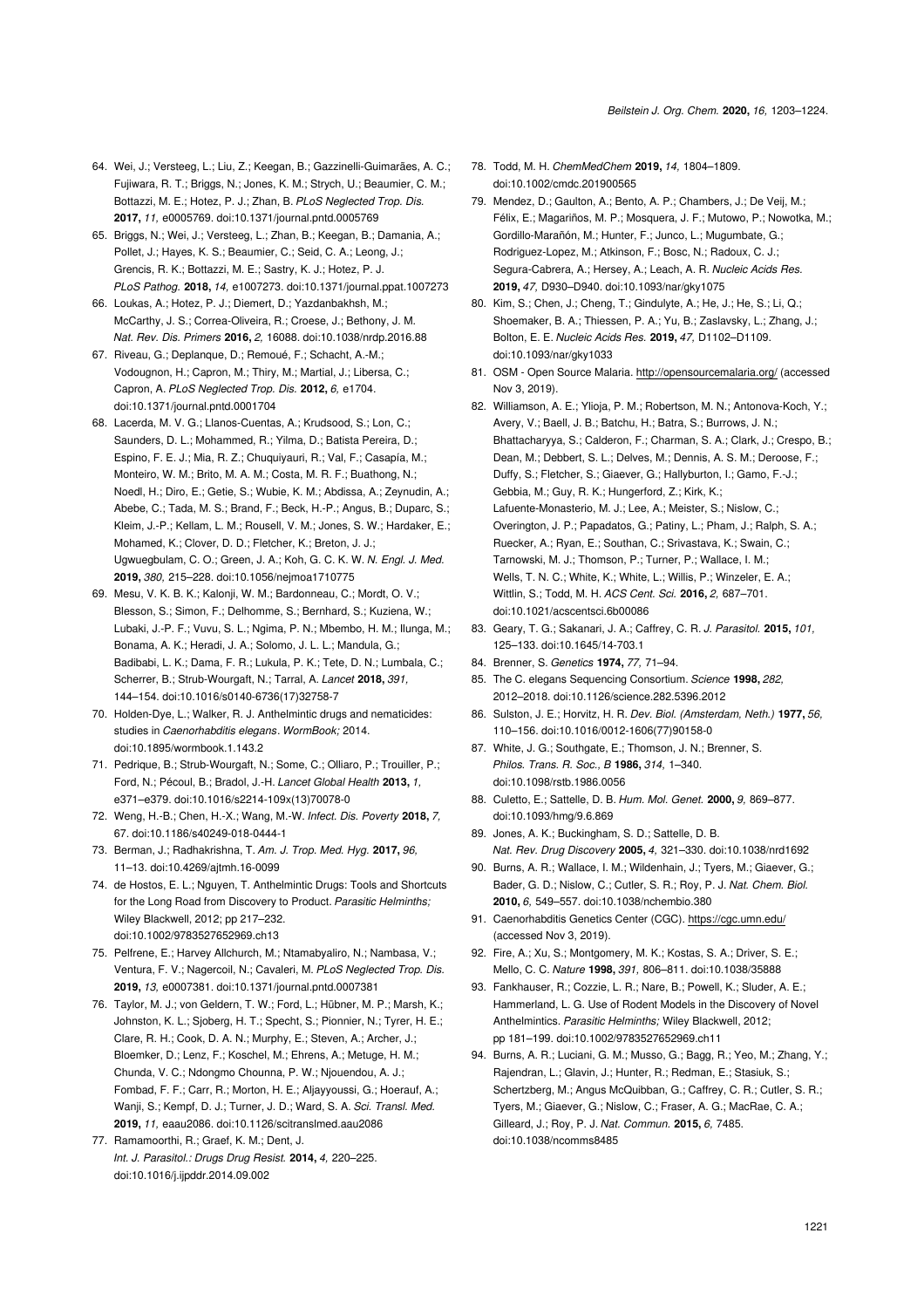- <span id="page-19-1"></span>95. Glendinning, S. K.; Buckingham, S. D.; Sattelle, D. B.; Wonnacott, S.; Wolstenholme, A. J. *PLoS One* **2011,** *6,* e22390. [doi:10.1371/journal.pone.0022390](https://doi.org/10.1371%2Fjournal.pone.0022390)
- 96. Sloan, M. A.; Reaves, B. J.; Maclean, M. J.; Storey, B. E.; Wolstenholme, A. J. *Mol. Biochem. Parasitol.* **2015,** *204,* 44–50. [doi:10.1016/j.molbiopara.2015.12.006](https://doi.org/10.1016%2Fj.molbiopara.2015.12.006)
- 97. Hulme, S. E.; Whitesides, G. M. *Angew. Chem., Int. Ed.* **2011,** *50,* 4774–4807. [doi:10.1002/anie.201005461](https://doi.org/10.1002%2Fanie.201005461)
- <span id="page-19-0"></span>98. Elfawal, M. A.; Savinov, S. N.; Aroian, R. V. *Sci. Rep.* **2019,** *9,* 12347. [doi:10.1038/s41598-019-48720-1](https://doi.org/10.1038%2Fs41598-019-48720-1)
- <span id="page-19-2"></span>99. Nigon, V. M.; Félix, M.-A. History of research on C. elegans and other free-living nematodes as model organisms. *WormBook;* 2017. [doi:10.1895/wormbook.1.181.1](https://doi.org/10.1895%2Fwormbook.1.181.1)
- <span id="page-19-3"></span>100.Ankeny, R. A. *Nat. Rev. Genet.* **2001,** *2,* 474–479. [doi:10.1038/35076538](https://doi.org/10.1038%2F35076538)
- <span id="page-19-4"></span>101.Corsi, A. K.; Wightman, B.; Chalfie, M. *Genetics* **2015,** *200,* 387–407. [doi:10.1534/genetics.115.176099](https://doi.org/10.1534%2Fgenetics.115.176099)
- 102.Chalfie, M.; Tu, Y.; Prasher, D. Glow Worms A New Method of Looking at *C. elegans* Gene Expression: Worm Breeder's Gazette. <http://www.wormbook.org/wli/wbg13.1p19/> (accessed Aug 15, 2019).
- 103.Chalfie, M.; Tu, Y.; Euskirchen, G.; Ward, W. W.; Prasher, D. C. *Science* **1994,** *263,* 802–805. [doi:10.1126/science.8303295](https://doi.org/10.1126%2Fscience.8303295)

<span id="page-19-5"></span>104.Wilson, R. K. *Trends Genet.* **1999,** *15,* 51–58. [doi:10.1016/s0168-9525\(98\)01666-7](https://doi.org/10.1016%2Fs0168-9525%2898%2901666-7)

- <span id="page-19-6"></span>105.Stein, L.; Sternberg, P.; Durbin, R.; Thierry-Mieg, J.; Spieth, J. *Nucleic Acids Res.* **2001,** *29,* 82–86. [doi:10.1093/nar/29.1.82](https://doi.org/10.1093%2Fnar%2F29.1.82)
- 106.WormBase: Nematode Information Resource. <https://wormbase.org/> (accessed Sept 12, 2019).
- <span id="page-19-7"></span>107.WormBase ParaSite. <https://parasite.wormbase.org/>(accessed Sept 12, 2019).
- <span id="page-19-8"></span>108.Howe, K. L.; Bolt, B. J.; Shafie, M.; Kersey, P.; Berriman, M. *Mol. Biochem. Parasitol.* **2017,** *215,* 2–10. [doi:10.1016/j.molbiopara.2016.11.005](https://doi.org/10.1016%2Fj.molbiopara.2016.11.005)
- <span id="page-19-9"></span>109.International, Helminth Genomes Consortium. *Nat. Genet.* **2019,** *51,* 163–174. [doi:10.1038/s41588-018-0262-1](https://doi.org/10.1038%2Fs41588-018-0262-1)
- <span id="page-19-10"></span>110.Ittiprasert, W.; Mann, V. H.; Karinshak, S. E.; Coghlan, A.; Rinaldi, G.; Sankaranarayanan, G.; Chaidee, A.; Tanno, T.; Kumkhaek, C.; Prangtaworn, P.; Mentink-Kane, M. M.; Cochran, C. J.; Driguez, P.; Holroyd, N.; Tracey, A.; Rodpai, R.; Everts, B.; Hokke, C. H.; Hoffmann, K. F.; Berriman, M.; Brindley, P. J. *eLife* **2019,** *8,* e41337. [doi:10.7554/elife.41337](https://doi.org/10.7554%2Felife.41337)
- 111.Gang, S. S.; Castelletto, M. L.; Bryant, A. S.; Yang, E.; Mancuso, N.; Lopez, J. B.; Pellegrini, M.; Hallem, E. A. *PLoS Pathog.* **2017,** *13,* e1006675. [doi:10.1371/journal.ppat.1006675](https://doi.org/10.1371%2Fjournal.ppat.1006675)
- 112.Dulovic, A.; Streit, A. *PLoS Pathog.* **2019,** *15,* e1007705. [doi:10.1371/journal.ppat.1007705](https://doi.org/10.1371%2Fjournal.ppat.1007705)
- <span id="page-19-11"></span>113.Au, V.; Li-Leger, E.; Raymant, G.; Flibotte, S.; Chen, G.; Martin, K.; Fernando, L.; Doell, C.; Rosell, F. I.; Wang, S.; Edgley, M. L.; Rougvie, A. E.; Hutter, H.; Moerman, D. G. *G3: Genes, Genomes, Genet.* **2019,** *9,* 135–144. [doi:10.1534/g3.118.200778](https://doi.org/10.1534%2Fg3.118.200778)
- <span id="page-19-12"></span>114.Mitani, S. *Proc. Jpn. Acad., Ser. B* **2017,** *93,* 561–577. [doi:10.2183/pjab.93.036](https://doi.org/10.2183%2Fpjab.93.036)
- <span id="page-19-13"></span>115.Javer, A.; Currie, M.; Lee, C. W.; Hokanson, J.; Li, K.; Martineau, C. N.; Yemini, E.; Grundy, L. J.; Li, C.; Ch'ng, Q.; Schafer, W. R.; Nollen, E. A. A.; Kerr, R.; Brown, A. E. X. *Nat. Methods* **2018,** *15,* 645–646. [doi:10.1038/s41592-018-0112-1](https://doi.org/10.1038%2Fs41592-018-0112-1)

<span id="page-19-25"></span>116.Buckingham, S. D.; Partridge, F. A.; Sattelle, D. B. *Int. J. Parasitol.: Drugs Drug Resist.* **2014,** *4,* 226–232. [doi:10.1016/j.ijpddr.2014.10.004](https://doi.org/10.1016%2Fj.ijpddr.2014.10.004)

- <span id="page-19-14"></span>117.Mathew, M. D.; Mathew, N. D.; Ebert, P. R. *PLoS One* **2012,** *7,* e33483. [doi:10.1371/journal.pone.0033483](https://doi.org/10.1371%2Fjournal.pone.0033483)
- <span id="page-19-15"></span>118.Puckering, T.; Thompson, J.; Sathyamurthy, S.; Sukumar, S.; Shapira, T.; Ebert, P. *F1000Research* **2019,** *6,* 192. [doi:10.12688/f1000research.10767.3](https://doi.org/10.12688%2Ff1000research.10767.3)
- <span id="page-19-16"></span>119.Mathew, M. D.; Mathew, N. D.; Miller, A.; Simpson, M.; Au, V.; Garland, S.; Gestin, M.; Edgley, M. L.; Flibotte, S.; Balgi, A.; Chiang, J.; Giaever, G.; Dean, P.; Tung, A.; Roberge, M.; Roskelley, C.; Forge, T.; Nislow, C.; Moerman, D. *PLoS Neglected Trop. Dis.* **2016,** *10,* e0005058. [doi:10.1371/journal.pntd.0005058](https://doi.org/10.1371%2Fjournal.pntd.0005058)
- <span id="page-19-17"></span>120.Stroustrup, N.; Ulmschneider, B. E.; Nash, Z. M.; López-Moyado, I. F.; Apfeld, J.; Fontana, W. *Nat. Methods* **2013,** *10,* 665–670. [doi:10.1038/nmeth.2475](https://doi.org/10.1038%2Fnmeth.2475)
- <span id="page-19-18"></span>121.Stroustrup, N. Lifespan Machine Source Code. <https://github.com/nstroustrup/lifespan>(accessed Aug 22, 2019).
- <span id="page-19-19"></span>122.Marcellino, C.; Gut, J.; Lim, K. C.; Singh, R.; McKerrow, J.; Sakanari, J. *PLoS Neglected Trop. Dis.* **2012,** *6,* e1494. [doi:10.1371/journal.pntd.0001494](https://doi.org/10.1371%2Fjournal.pntd.0001494)
- <span id="page-19-20"></span>123.Storey, B.; Marcellino, C.; Miller, M.; Maclean, M.; Mostafa, E.; Howell, S.; Sakanari, J.; Wolstenholme, A.; Kaplan, R. *Int. J. Parasitol.: Drugs Drug Resist.* **2014,** *4,* 233–243. [doi:10.1016/j.ijpddr.2014.08.003](https://doi.org/10.1016%2Fj.ijpddr.2014.08.003)
- <span id="page-19-21"></span>124.GitHub - chrismarcellino/wormassay: automated whole plate screening of macroscopic parasites. <https://github.com/chrismarcellino/wormassay>(accessed Aug 22, 2019).
- <span id="page-19-22"></span>125.Ritler, D.; Rufener, R.; Sager, H.; Bouvier, J.; Hemphill, A.; Lundström-Stadelmann, B. *PLoS Neglected Trop. Dis.* **2017,** *11,* e0005618. [doi:10.1371/journal.pntd.0005618](https://doi.org/10.1371%2Fjournal.pntd.0005618)
- <span id="page-19-23"></span>126.Denecke, S.; Nowell, C. J.; Fournier-Level, A.; Perry, T.; Batterham, P. *PLoS One* **2015,** *10,* e0145051. [doi:10.1371/journal.pone.0145051](https://doi.org/10.1371%2Fjournal.pone.0145051)
- <span id="page-19-26"></span>127.Preston, S.; Jabbar, A.; Nowell, C.; Joachim, A.; Ruttkowski, B.; Cardno, T.; Hofmann, A.; Gasser, R. B. *Mol. Cell. Probes* **2016,** *30,* 13–17. [doi:10.1016/j.mcp.2015.08.005](https://doi.org/10.1016%2Fj.mcp.2015.08.005)
- 128.Preston, S.; Jabbar, A.; Nowell, C.; Joachim, A.; Ruttkowski, B.; Baell, J.; Cardno, T.; Korhonen, P. K.; Piedrafita, D.; Ansell, B. R. E.; Jex, A. R.; Hofmann, A.; Gasser, R. B. *Int. J. Parasitol.* **2015,** *45,* 333–343. [doi:10.1016/j.ijpara.2015.01.007](https://doi.org/10.1016%2Fj.ijpara.2015.01.007)
- <span id="page-19-24"></span>129.Preston, S.; Jiao, Y.; Jabbar, A.; McGee, S. L.; Laleu, B.; Willis, P.; Wells, T. N. C.; Gasser, R. B. *Int. J. Parasitol.: Drugs Drug Resist.* **2016,** *6,* 329–334. [doi:10.1016/j.ijpddr.2016.07.004](https://doi.org/10.1016%2Fj.ijpddr.2016.07.004)
- 130.Preston, S.; Jiao, Y.; Baell, J. B.; Keiser, J.; Crawford, S.; Koehler, A. V.; Wang, T.; Simpson, M. M.; Kaplan, R. M.; Cowley, K. J.; Simpson, K. J.; Hofmann, A.; Jabbar, A.; Gasser, R. B. *Int. J. Parasitol.: Drugs Drug Resist.* **2017,** *7,* 286–294. [doi:10.1016/j.ijpddr.2017.05.004](https://doi.org/10.1016%2Fj.ijpddr.2017.05.004)
- <span id="page-19-27"></span>131.Le, T. G.; Kundu, A.; Ghoshal, A.; Nguyen, N. H.; Preston, S.; Jiao, Y.; Ruan, B.; Xue, L.; Huang, F.; Keiser, J.; Hofmann, A.; Chang, B. C. H.; Garcia-Bustos, J.; Jabbar, A.; Wells, T. N. C.; Palmer, M. J.; Gasser, R. B.; Baell, J. B. *J. Med. Chem.* **2018,** *61,* 10875–10894. [doi:10.1021/acs.jmedchem.8b01544](https://doi.org/10.1021%2Facs.jmedchem.8b01544)
- 132.Jiao, Y.; Preston, S.; Koehler, A. V.; Stroehlein, A. J.; Chang, B. C. H.; Simpson, K. J.; Cowley, K. J.; Palmer, M. J.; Laleu, B.; Wells, T. N. C.; Jabbar, A.; Gasser, R. B. *Parasites Vectors* **2017,** *10,* 323. [doi:10.1186/s13071-017-2246-x](https://doi.org/10.1186%2Fs13071-017-2246-x)
- 133.Dilrukshi Herath, H. M. P.; Preston, S.; Hofmann, A.; Davis, R. A.; Koehler, A. V.; Chang, B. C. H.; Jabbar, A.; Gasser, R. B. *Vet. Parasitol.* **2017,** *244,* 172–175. [doi:10.1016/j.vetpar.2017.07.005](https://doi.org/10.1016%2Fj.vetpar.2017.07.005)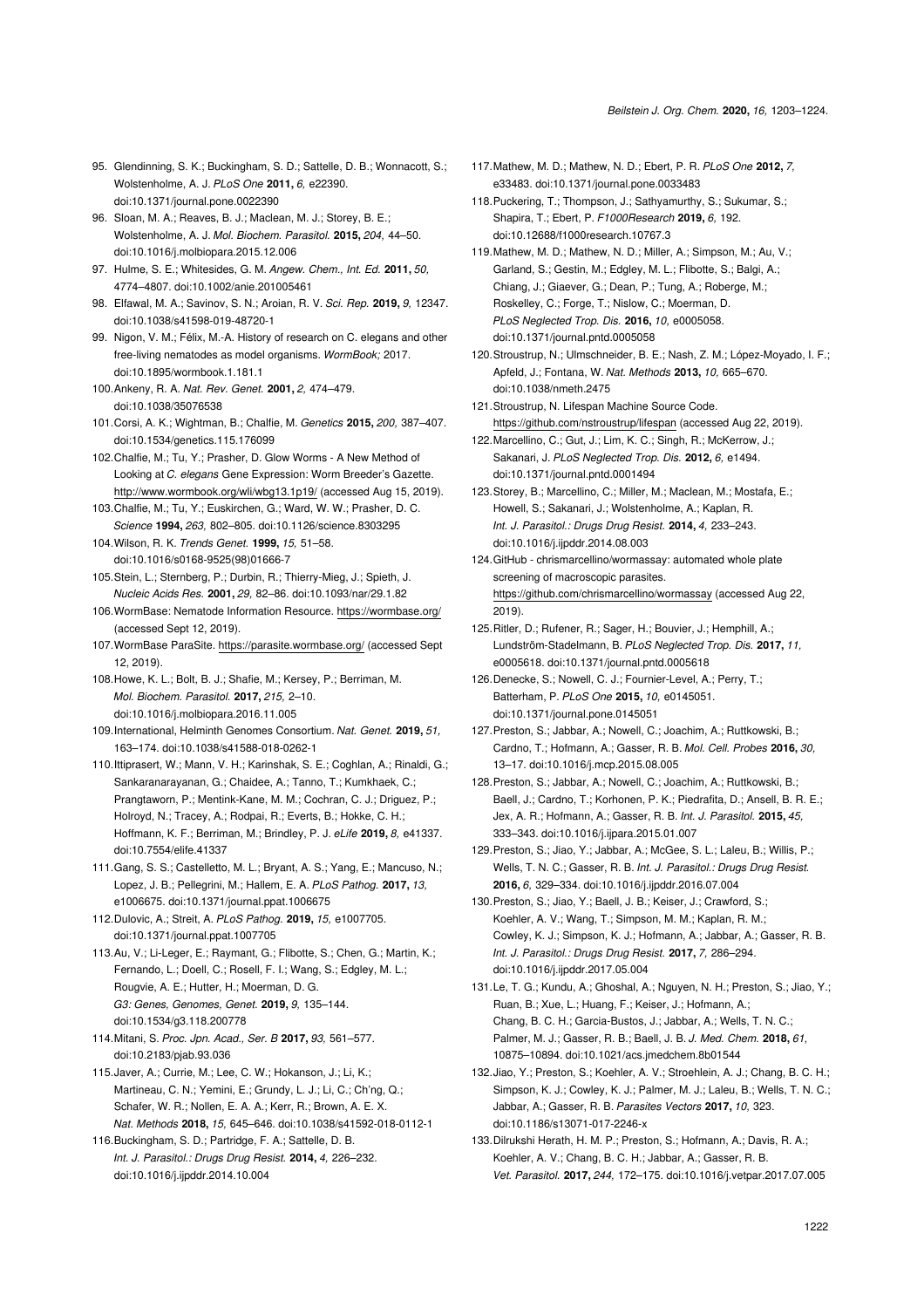134.Nguyen, L. T.; Kurz, T.; Preston, S.; Brueckmann, H.; Lungerich, B.; Herath, H. M. P. D.; Koehler, A. V.; Wang, T.; Skálová, L.; Jabbar, A.; Gasser, R. B. *Parasites Vectors* **2019,** *12,* 191. [doi:10.1186/s13071-019-3426-7](https://doi.org/10.1186%2Fs13071-019-3426-7)

<span id="page-20-0"></span>135.Partridge, F. A.; Brown, A. E.; Buckingham, S. D.; Willis, N. J.; Wynne, G. M.; Forman, R.; Else, K. J.; Morrison, A. A.; Matthews, J. B.; Russell, A. J.; Lomas, D. A.; Sattelle, D. B. *Int. J. Parasitol.: Drugs Drug Resist.* **2018,** *8,* 8–21. [doi:10.1016/j.ijpddr.2017.11.004](https://doi.org/10.1016%2Fj.ijpddr.2017.11.004)

136.Partridge, F. A.; Murphy, E. A.; Willis, N. J.; Bataille, C. J. R.; Forman, R.; Heyer-Chauhan, N.; Marinič, B.; Sowood, D. J. C.; Wynne, G. M.; Else, K. J.; Russell, A. J.; Sattelle, D. B. *PLoS Neglected Trop. Dis.* **2017,** *11,* e0005359. [doi:10.1371/journal.pntd.0005359](https://doi.org/10.1371%2Fjournal.pntd.0005359)

137.Hurst, R. J.; Hopwood, T.; Gallagher, A. L.; Partridge, F. A.; Burgis, T.; Sattelle, D. B.; Else, K. J. *BMC Infect. Dis.* **2014,** *14,* 520. [doi:10.1186/1471-2334-14-520](https://doi.org/10.1186%2F1471-2334-14-520)

<span id="page-20-1"></span>138.GitHub - fpartridge/invapp-paragon: Analysis of movies of worms to score motility or growth.<https://github.com/fpartridge/invapp-paragon> (accessed Aug 22, 2019).

<span id="page-20-2"></span>139.McQuin, C.; Goodman, A.; Chernyshev, V.; Kamentsky, L.; Cimini, B. A.; Karhohs, K. W.; Doan, M.; Ding, L.; Rafelski, S. M.; Thirstrup, D.; Wiegraebe, W.; Singh, S.; Becker, T.; Caicedo, J. C.; Carpenter, A. E. *PLoS Biol.* **2018,** *16,* e2005970. [doi:10.1371/journal.pbio.2005970](https://doi.org/10.1371%2Fjournal.pbio.2005970)

<span id="page-20-3"></span>140.Neves, B. J.; Dantas, R. F.; Senger, M. R.; Melo-Filho, C. C.; Valente, W. C. G.; de Almeida, A. C. M.; Rezende-Neto, J. M.; Lima, E. F. C.; Paveley, R.; Furnham, N.; Muratov, E.; Kamentsky, L.; Carpenter, A. E.; Braga, R. C.; Silva-Junior, F. P.; Andrade, C. H. *J. Med. Chem.* **2016,** *59,* 7075–7088. [doi:10.1021/acs.jmedchem.5b02038](https://doi.org/10.1021%2Facs.jmedchem.5b02038)

<span id="page-20-4"></span>141.Wählby, C.; Kamentsky, L.; Liu, Z. H.; Riklin-Raviv, T.; Conery, A. L.; O'Rourke, E. J.; Sokolnicki, K. L.; Visvikis, O.; Ljosa, V.; Irazoqui, J. E.; Golland, P.; Ruvkun, G.; Ausubel, F. M.; Carpenter, A. E. *Nat. Methods* **2012,** *9,* 714–716. [doi:10.1038/nmeth.1984](https://doi.org/10.1038%2Fnmeth.1984)

<span id="page-20-5"></span>142.GitHub - CellProfiler/CellProfiler: An open-source application for biological image analysis. <https://github.com/CellProfiler/CellProfiler> (accessed Aug 22, 2019).

<span id="page-20-6"></span>143.CellProfiler | Free open-source software for measuring and analyzing cell images. [https://cellprofiler.org/examples/published\\_pipelines.html](https://cellprofiler.org/examples/published_pipelines.html) (accessed Aug 22, 2019).

<span id="page-20-7"></span>144.Bulman, C. A.; Bidlow, C. M.; Lustigman, S.; Cho-Ngwa, F.; Williams, D.; Rascón, A. A., Jr.; Tricoche, N.; Samje, M.; Bell, A.; Suzuki, B.; Lim, K. C.; Supakorndej, N.; Supakorndej, P.; Wolfe, A. R.; Knudsen, G. M.; Chen, S.; Wilson, C.; Ang, K.-H.; Arkin, M.; Gut, J.; Franklin, C.; Marcellino, C.; McKerrow, J. H.; Debnath, A.; Sakanari, J. A. *PLoS Negl. Trop. Dis.* **2015,** *9,* e0003534. [doi:10.1371/journal.pntd.0003534](https://doi.org/10.1371%2Fjournal.pntd.0003534)

<span id="page-20-8"></span>145.Rueden, C. T.; Schindelin, J.; Hiner, M. C.; DeZonia, B. E.; Walter, A. E.; Arena, E. T.; Eliceiri, K. W. *BMC Bioinf.* **2017,** *18,* 529. [doi:10.1186/s12859-017-1934-z](https://doi.org/10.1186%2Fs12859-017-1934-z)

<span id="page-20-9"></span>146.Mackenzie, C. D.; Geary, T. G. *Expert Rev. Anti-Infect. Ther.* **2013,** *11,* 539–541. [doi:10.1586/eri.13.49](https://doi.org/10.1586%2Feri.13.49)

<span id="page-20-10"></span>147.Wolstenholme, A. J.; Maclean, M. J.; Coates, R.; McCoy, C. J.; Reaves, B. J. *Invertebr. Neurosci.* **2016,** *16,* 7. [doi:10.1007/s10158-016-0190-7](https://doi.org/10.1007%2Fs10158-016-0190-7)

<span id="page-20-11"></span>148.Ramot, D.; Johnson, B. E.; Berry, T. L., Jr.; Carnell, L.; Goodman, M. B. *PLoS One* **2008,** *3,* e2208. [doi:10.1371/journal.pone.0002208](https://doi.org/10.1371%2Fjournal.pone.0002208)

149.Swierczek, N. A.; Giles, A. C.; Rankin, C. H.; Kerr, R. A. *Nat. Methods* **2011,** *8,* 592–598. [doi:10.1038/nmeth.1625](https://doi.org/10.1038%2Fnmeth.1625)

- 150.Kwon, N.; Pyo, J.; Lee, S.-J.; Je, J. H. *PLoS One* **2013,** *8,* e57484. [doi:10.1371/journal.pone.0057484](https://doi.org/10.1371%2Fjournal.pone.0057484)
- 151.Itskovits, E.; Levine, A.; Cohen, E.; Zaslaver, A. *BMC Biol.* **2017,** *15,* 29. [doi:10.1186/s12915-017-0363-9](https://doi.org/10.1186%2Fs12915-017-0363-9)

<span id="page-20-12"></span>152.Restif, C.; Ibáñez-Ventoso, C.; Vora, M. M.; Guo, S.; Metaxas, D.; Driscoll, M. *PLoS Comput. Biol.* **2014,** *10,* e1003702. [doi:10.1371/journal.pcbi.1003702](https://doi.org/10.1371%2Fjournal.pcbi.1003702)

<span id="page-20-13"></span>153.Banse, S. A.; Blue, B. W.; Robinson, K. J.; Jarrett, C. M.; Phillips, P. C. *PLoS One* **2019,** *14,* e0216283. [doi:10.1371/journal.pone.0216283](https://doi.org/10.1371%2Fjournal.pone.0216283)

- <span id="page-20-14"></span>154.Figshare: S1\_File.dwg. <https://figshare.com/s/d3f77ad407d80d545f89> (accessed Aug 23, 2019).
- <span id="page-20-15"></span>155.Huang, H.; Singh, K.; Hart, A. *Bio-Protoc.* **2017,** *7,* e2174. [doi:10.21769/bioprotoc.2174](https://doi.org/10.21769%2Fbioprotoc.2174)
- <span id="page-20-16"></span>156.Gürkan, G.; Gürkan, K. *IEEE Access* **2019,** *7,* 58764–58779. [doi:10.1109/access.2019.2914958](https://doi.org/10.1109%2Faccess.2019.2914958)

<span id="page-20-17"></span>157.GitHub – GurayGurkan/Incu-Stream: (Published) An Open-Hardware Live-Cell Imaging System Based on Inverted Bright-field Microscopy and Automated Mechanical Scanning for Real-Time and Long-Term Imaging of Microplates in Incubator. <https://github.com/GurayGurkan/Incu-Stream>(accessed Aug 23,

<span id="page-20-18"></span>2019). 158.The Pathogen Box – Medicines for Malaria Venture.

<https://www.mmv.org/mmv-open/pathogen-box> (accessed Aug 20, 2019).

<span id="page-20-19"></span>159.Veale, C. G. L. *ChemMedChem* **2019,** *14,* 386–453. [doi:10.1002/cmdc.201800755](https://doi.org/10.1002%2Fcmdc.201800755)